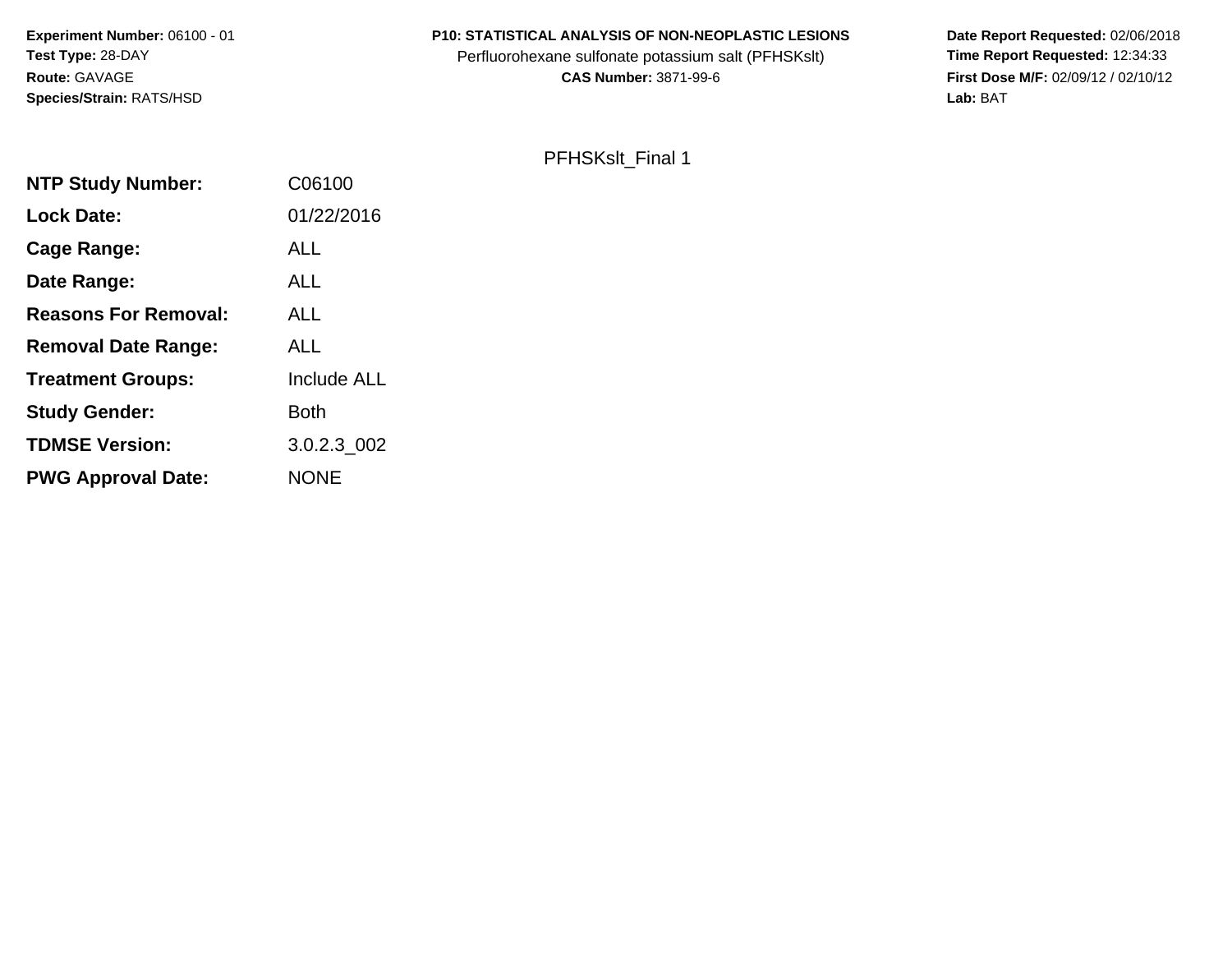**Experiment Number:** 06100 - 01**Test Type:** 28-DAY**Route:** GAVAGE**Species/Strain:** RATS/HSD

#### **P10: STATISTICAL ANALYSIS OF NON-NEOPLASTIC LESIONS**

Perfluorohexane sulfonate potassium salt (PFHSKslt)<br>**CAS Number:** 3871-99-6

 **Date Report Requested:** 02/06/2018 **First Dose M/F:** 02/09/12 / 02/10/12<br>**Lab:** BAT **Lab:** BAT

#### **SUMMARY OF STATISTICALLY SIGNIFICANT (P<=.05) RESULTS IN THE ANALYSIS OF PERFLUOROHEXANE SULFONATE POTASSIUM SALT(PFHSKSLT)**

#### **MALE RATS**

#### **Organ**

**Heart** KidneyLiver: HepatocyteNose: Respiratory Epithelium

#### **FEMALE RATS**

# **Organ**

Nose: Olfactory Epithelium

Uteruss Dilation Uterus: Bilateral

#### **Morphology**

 Cardiomyopathyy with the contract of the Nephropathy Chronic Progressive Hypertrophy Hyperplasia Inflammation Chronic

#### **Morphology**

 Degeneration Hyperplasia Inflammationl and the contract of the contract of the Dilation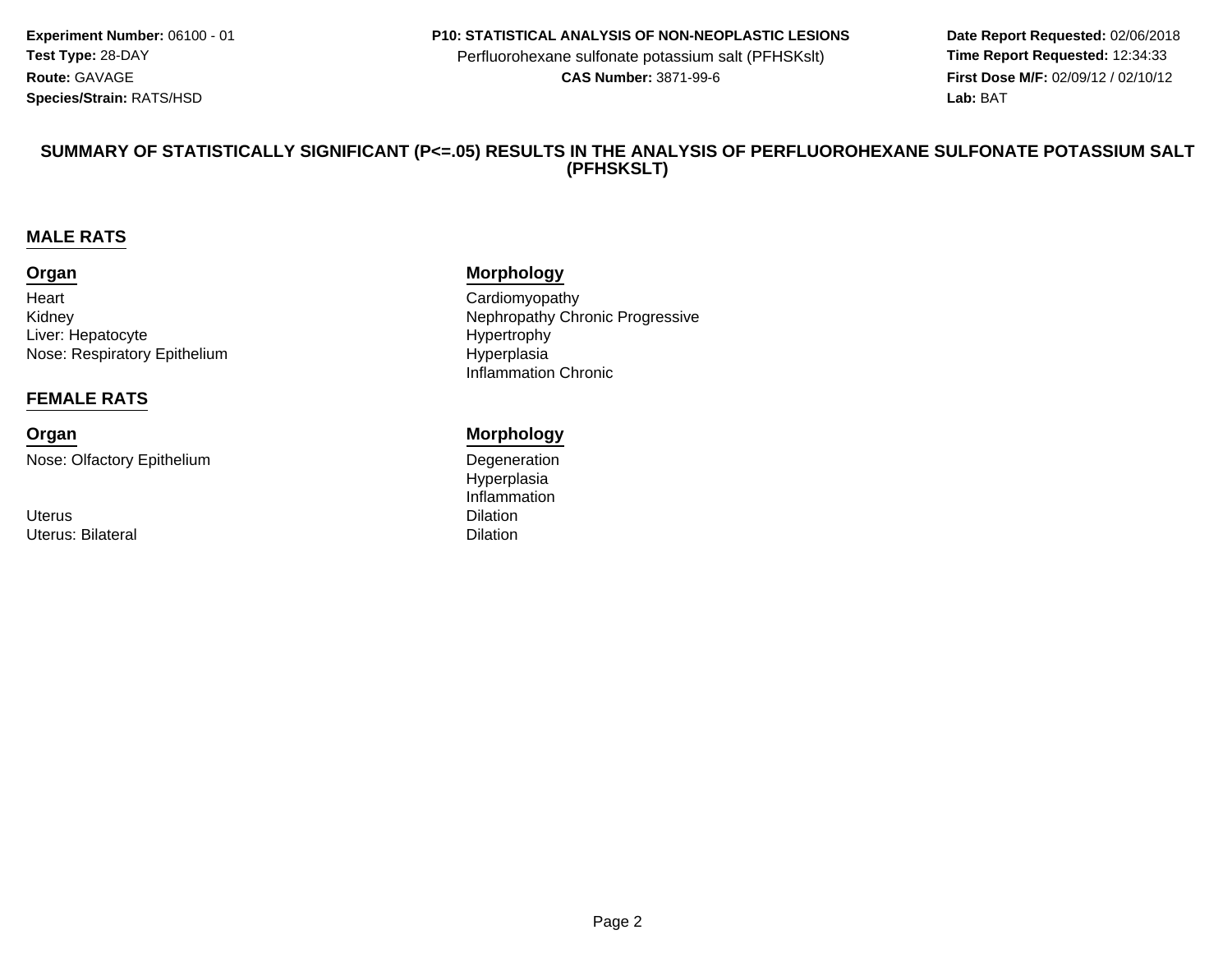**Date Report Requested:** 02/06/2018 **First Dose M/F:** 02/09/12 / 02/10/12<br>Lab: BAT **Lab:** BAT

| <b>Males</b>                                           |              |                        |               |              |             |              |  |  |
|--------------------------------------------------------|--------------|------------------------|---------------|--------------|-------------|--------------|--|--|
| <b>DOSE</b>                                            | 0mg/kg/d M   | .625mg/kg/d M          | 1.25mg/kg/d M | 2.5mg/kg/d M | 5mg/kg/d M  | 10mg/kg/d M  |  |  |
|                                                        |              |                        |               |              |             |              |  |  |
| <b>Epididymis: Duct</b><br><b>Exfoliated Germ Cell</b> |              |                        |               |              |             |              |  |  |
| <b>LESION RATES</b>                                    |              |                        |               |              |             |              |  |  |
| <b>OVERALL</b> (a)                                     | 1/10 (10%)   | $0/0 (0\%)$            | $0/0 (0\%)$   | $0/0 (0\%)$  | $0/0 (0\%)$ | $0/10(0\%)$  |  |  |
| POLY-3 RATE (b)                                        | 1/10.00      | 0/0.00                 | 0/0.00        | 0/0.00       | 0/0.00      | 0/10.00      |  |  |
| POLY-3 PERCENT (g)                                     | 10%          | 0%                     | 0%            | 0%           | 0%          | 0%           |  |  |
| <b>TERMINAL (d)</b>                                    | $1/10(10\%)$ | $0/0 (0\%)$            | $0/0 (0\%)$   | $0/0 (0\%)$  | $0/0(0\%)$  | $0/10(0\%)$  |  |  |
| <b>FIRST INCIDENCE</b>                                 | 29 (T)       | $\qquad \qquad \cdots$ | $---$         | ---          | ---         | ---          |  |  |
| <b>STATISTICAL TESTS</b>                               |              |                        |               |              |             |              |  |  |
| POLY <sub>3</sub>                                      | (e)          | (e)                    | (e)           | (e)          | (e)         | P=0.500N     |  |  |
| <b>POLY 1.5</b>                                        | (e)          | (e)                    | (e)           | (e)          | (e)         | $P = 0.500N$ |  |  |
| POLY <sub>6</sub>                                      | (e)          | (e)                    | (e)           | (e)          | (e)         | $P = 0.500N$ |  |  |
| <b>COCH-ARM / FISHERS</b>                              | P=0.304N     | (e)                    | (e)           | (e)          | (e)         | P=0.500N     |  |  |
| <b>MAX-ISO-POLY-3</b>                                  | (e)          | (e)                    | (e)           | (e)          | (e)         | P=0.158N     |  |  |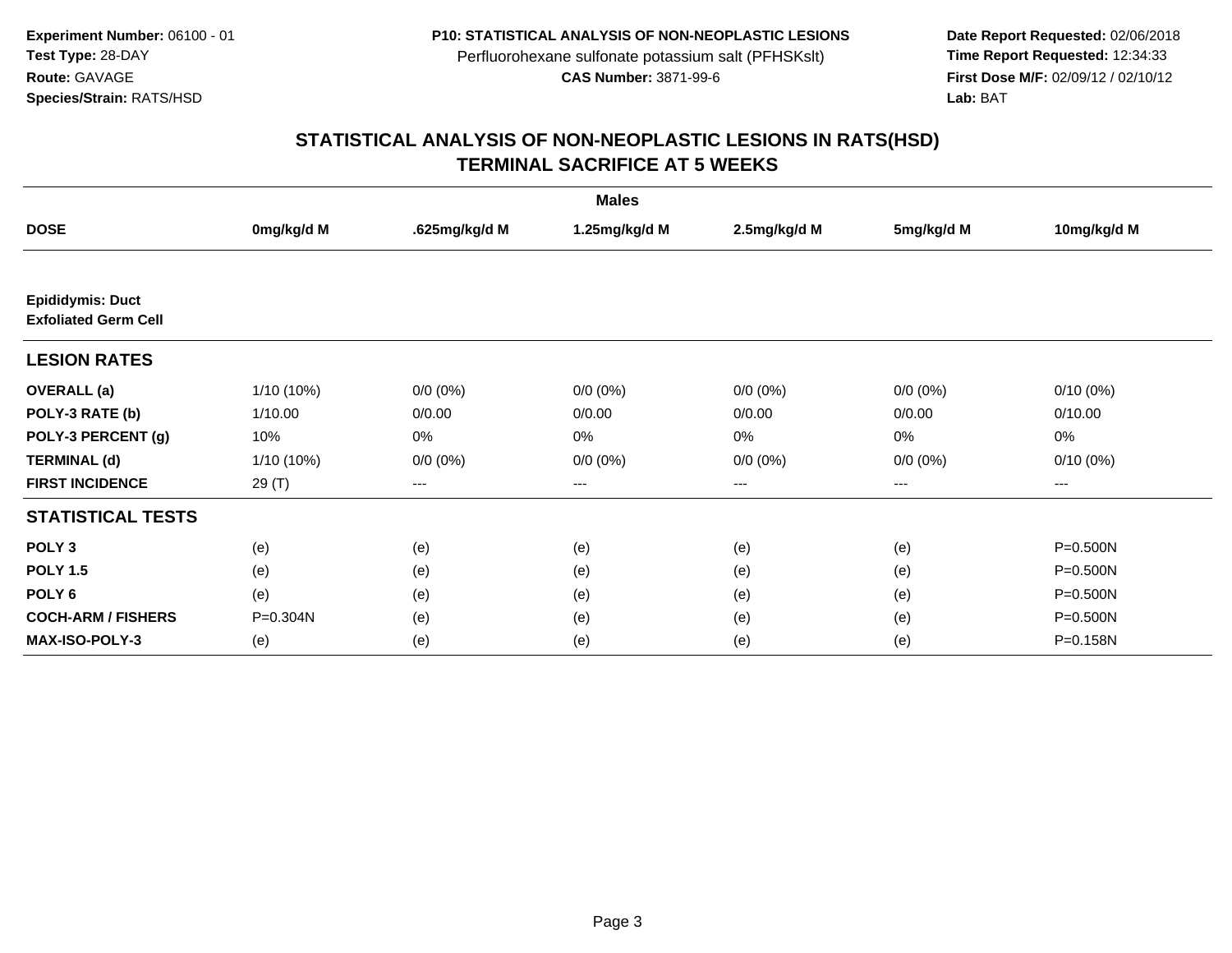**Date Report Requested:** 02/06/2018 **First Dose M/F:** 02/09/12 / 02/10/12<br>Lab: BAT **Lab:** BAT

| <b>Males</b>              |            |               |               |              |             |             |  |  |
|---------------------------|------------|---------------|---------------|--------------|-------------|-------------|--|--|
| <b>DOSE</b>               | 0mg/kg/d M | .625mg/kg/d M | 1.25mg/kg/d M | 2.5mg/kg/d M | 5mg/kg/d M  | 10mg/kg/d M |  |  |
|                           |            |               |               |              |             |             |  |  |
| Heart                     |            |               |               |              |             |             |  |  |
| Cardiomyopathy            |            |               |               |              |             |             |  |  |
| <b>LESION RATES</b>       |            |               |               |              |             |             |  |  |
| <b>OVERALL</b> (a)        | 3/10 (30%) | $0/0 (0\%)$   | $0/0 (0\%)$   | $0/0 (0\%)$  | $0/0 (0\%)$ | $0/10(0\%)$ |  |  |
| POLY-3 RATE (b)           | 3/10.00    | 0/0.00        | 0/0.00        | 0/0.00       | 0/0.00      | 0/10.00     |  |  |
| POLY-3 PERCENT (g)        | 30%        | 0%            | 0%            | 0%           | 0%          | 0%          |  |  |
| <b>TERMINAL (d)</b>       | 3/10 (30%) | $0/0 (0\%)$   | $0/0 (0\%)$   | $0/0 (0\%)$  | $0/0 (0\%)$ | $0/10(0\%)$ |  |  |
| <b>FIRST INCIDENCE</b>    | 29 (T)     | $---$         | $---$         | ---          | $---$       | ---         |  |  |
| <b>STATISTICAL TESTS</b>  |            |               |               |              |             |             |  |  |
| POLY <sub>3</sub>         | (e)        | (e)           | (e)           | (e)          | (e)         | P=0.095N    |  |  |
| <b>POLY 1.5</b>           | (e)        | (e)           | (e)           | (e)          | (e)         | P=0.095N    |  |  |
| POLY <sub>6</sub>         | (e)        | (e)           | (e)           | (e)          | (e)         | P=0.095N    |  |  |
| <b>COCH-ARM / FISHERS</b> | P=0.059N   | (e)           | (e)           | (e)          | (e)         | P=0.105N    |  |  |
| <b>MAX-ISO-POLY-3</b>     | (e)        | (e)           | (e)           | (e)          | (e)         | P=0.025N*   |  |  |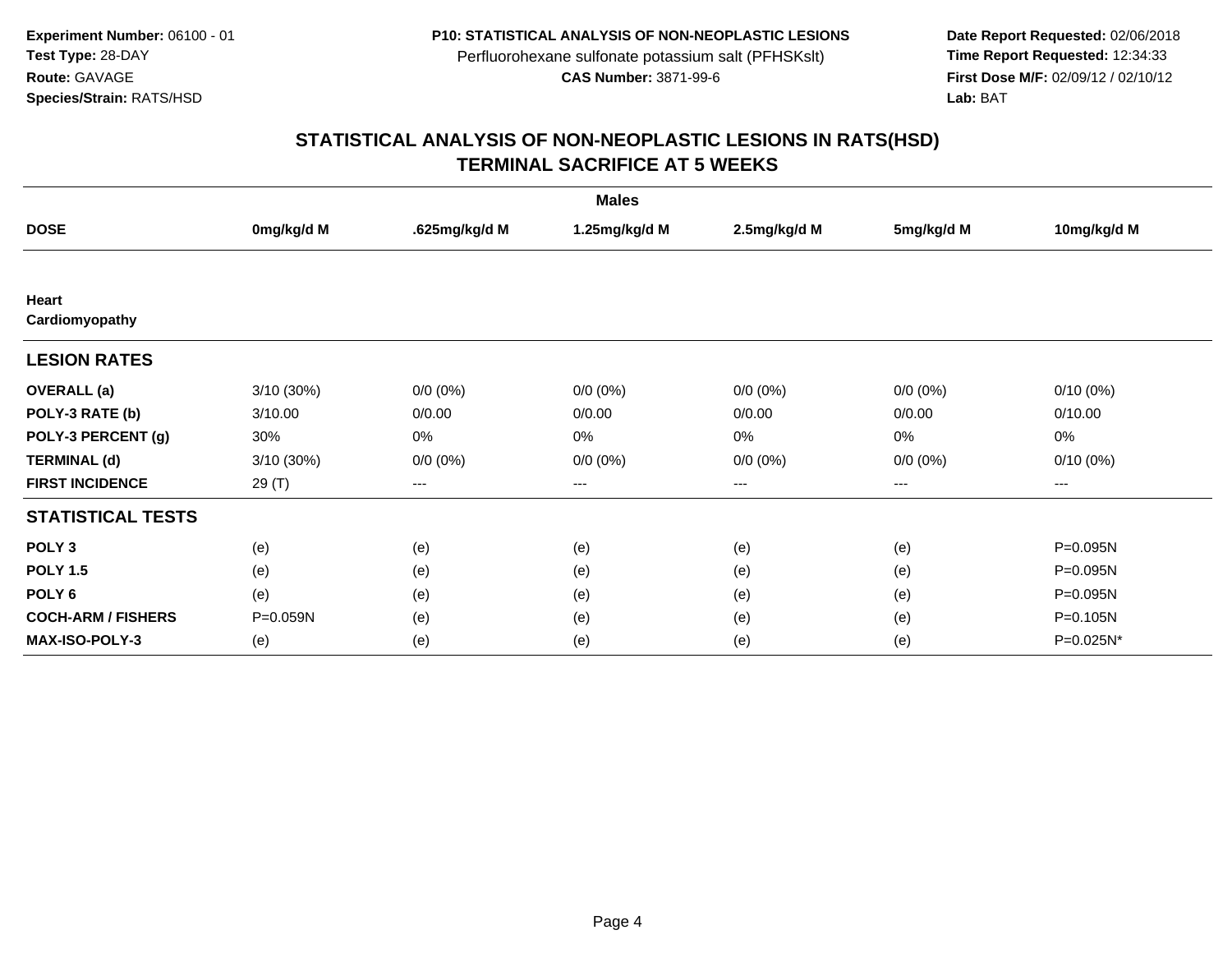**Date Report Requested:** 02/06/2018 **First Dose M/F:** 02/09/12 / 02/10/12<br>Lab: BAT **Lab:** BAT

|                                                  |            |               | <b>Males</b>  |              |              |              |
|--------------------------------------------------|------------|---------------|---------------|--------------|--------------|--------------|
| <b>DOSE</b>                                      | 0mg/kg/d M | .625mg/kg/d M | 1.25mg/kg/d M | 2.5mg/kg/d M | 5mg/kg/d M   | 10mg/kg/d M  |
|                                                  |            |               |               |              |              |              |
| Kidney<br><b>Nephropathy Chronic Progressive</b> |            |               |               |              |              |              |
| <b>LESION RATES</b>                              |            |               |               |              |              |              |
| <b>OVERALL</b> (a)                               | 8/10 (80%) | 6/10(60%)     | 8/10 (80%)    | 7/10 (70%)   | 5/10 (50%)   | $3/10(30\%)$ |
| POLY-3 RATE (b)                                  | 8/10.00    | 6/10.00       | 8/10.00       | 7/10.00      | 5/10.00      | 3/10.00      |
| POLY-3 PERCENT (g)                               | 80%        | 60%           | 80%           | 70%          | 50%          | 30%          |
| <b>TERMINAL (d)</b>                              | 8/10 (80%) | 6/10(60%)     | 8/10 (80%)    | 7/10 (70%)   | 5/10 (50%)   | 3/10 (30%)   |
| <b>FIRST INCIDENCE</b>                           | 29(T)      | 29 (T)        | 29 (T)        | 29 (T)       | 29 (T)       | 29(T)        |
| <b>STATISTICAL TESTS</b>                         |            |               |               |              |              |              |
| POLY <sub>3</sub>                                | P=0.008N** | P=0.318N      | $P=0.702$     | P=0.500N     | P=0.174N     | P=0.024N*    |
| <b>POLY 1.5</b>                                  | P=0.008N** | P=0.318N      | $P=0.702$     | $P = 0.500N$ | $P = 0.174N$ | P=0.024N*    |
| POLY <sub>6</sub>                                | P=0.008N** | P=0.318N      | $P=0.702$     | P=0.500N     | P=0.174N     | P=0.024N*    |
| <b>COCH-ARM / FISHERS</b>                        | P=0.009N** | $P = 0.314N$  | P=0.709N      | P=0.500N     | P=0.175N     | P=0.035N*    |
| <b>MAX-ISO-POLY-3</b>                            | P=0.008N** | P=0.172N      | $P = 1.000$   | $P = 0.310N$ | P=0.079N     | P=0.007N**   |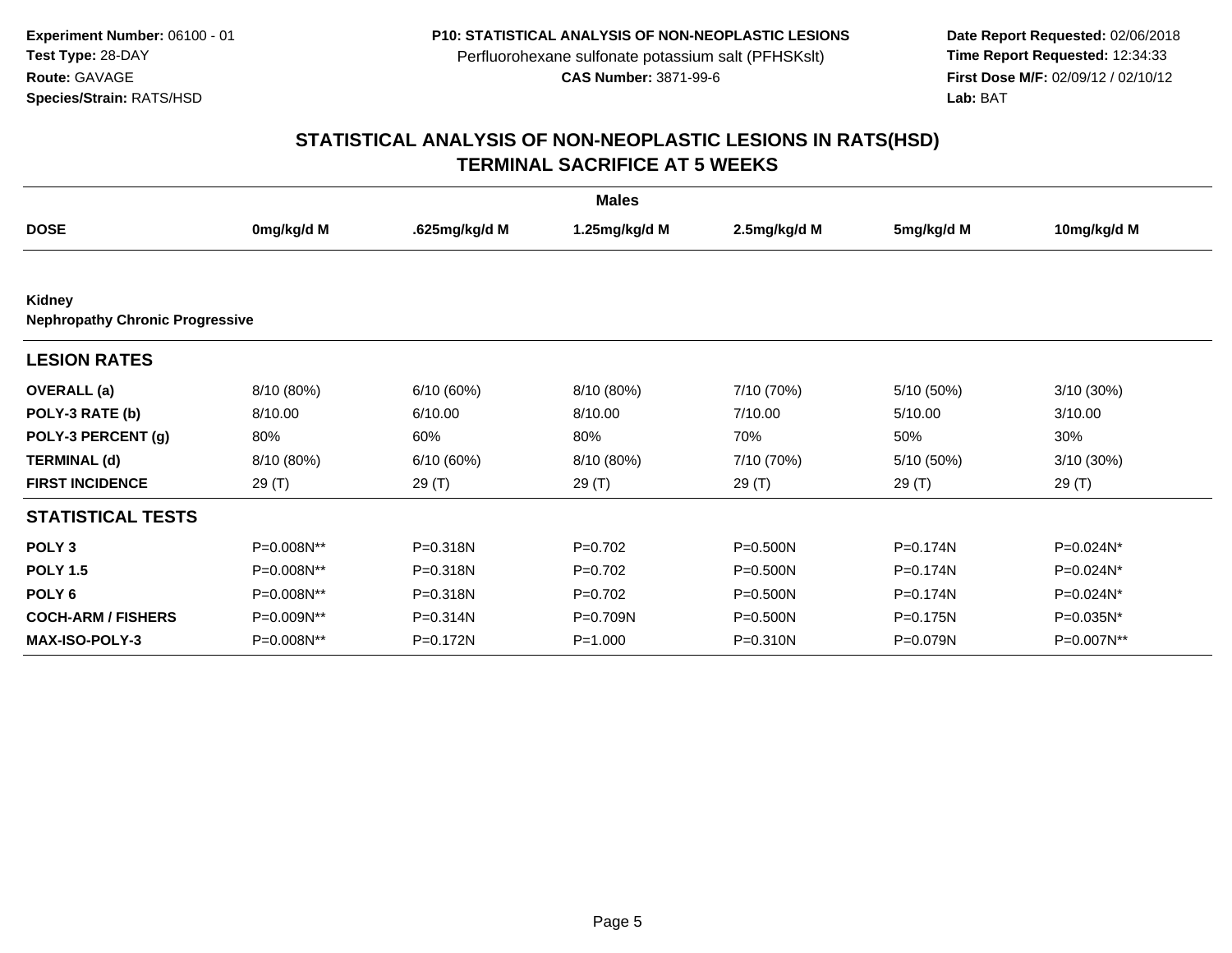**Date Report Requested:** 02/06/2018 **First Dose M/F:** 02/09/12 / 02/10/12<br>Lab: BAT **Lab:** BAT

| <b>Males</b>                     |             |               |                   |              |            |              |  |  |
|----------------------------------|-------------|---------------|-------------------|--------------|------------|--------------|--|--|
| <b>DOSE</b>                      | 0mg/kg/d M  | .625mg/kg/d M | 1.25mg/kg/d M     | 2.5mg/kg/d M | 5mg/kg/d M | 10mg/kg/d M  |  |  |
|                                  |             |               |                   |              |            |              |  |  |
| Liver: Hepatocyte<br>Hypertrophy |             |               |                   |              |            |              |  |  |
| <b>LESION RATES</b>              |             |               |                   |              |            |              |  |  |
| <b>OVERALL</b> (a)               | $0/10(0\%)$ | $0/10(0\%)$   | $0/10(0\%)$       | 4/10 (40%)   | 9/10 (90%) | 10/10 (100%) |  |  |
| POLY-3 RATE (b)                  | 0/10.00     | 0/10.00       | 0/10.00           | 4/10.00      | 9/10.00    | 10/10.00     |  |  |
| POLY-3 PERCENT (g)               | 0%          | 0%            | 0%                | 40%          | 90%        | 100%         |  |  |
| <b>TERMINAL (d)</b>              | $0/10(0\%)$ | $0/10(0\%)$   | $0/10(0\%)$       | 4/10 (40%)   | 9/10 (90%) | 10/10 (100%) |  |  |
| <b>FIRST INCIDENCE</b>           | ---         | $--$          | $\qquad \qquad -$ | 29 (T)       | 29 (T)     | 29 (T)       |  |  |
| <b>STATISTICAL TESTS</b>         |             |               |                   |              |            |              |  |  |
| POLY <sub>3</sub>                | P<0.001**   | (e)           | (e)               | $P=0.033*$   | P<0.001**  | P<0.001**    |  |  |
| <b>POLY 1.5</b>                  | P<0.001**   | (e)           | (e)               | $P=0.033*$   | P<0.001**  | P<0.001**    |  |  |
| POLY <sub>6</sub>                | P<0.001**   | (e)           | (e)               | $P=0.033*$   | P<0.001**  | P<0.001**    |  |  |
| <b>COCH-ARM / FISHERS</b>        | P<0.001**   | (e)           | (e)               | $P=0.043*$   | P<0.001**  | P<0.001**    |  |  |
| <b>MAX-ISO-POLY-3</b>            | P<0.001**   | (e)           | (e)               | P=0.007**    | P<0.001**  | (e)          |  |  |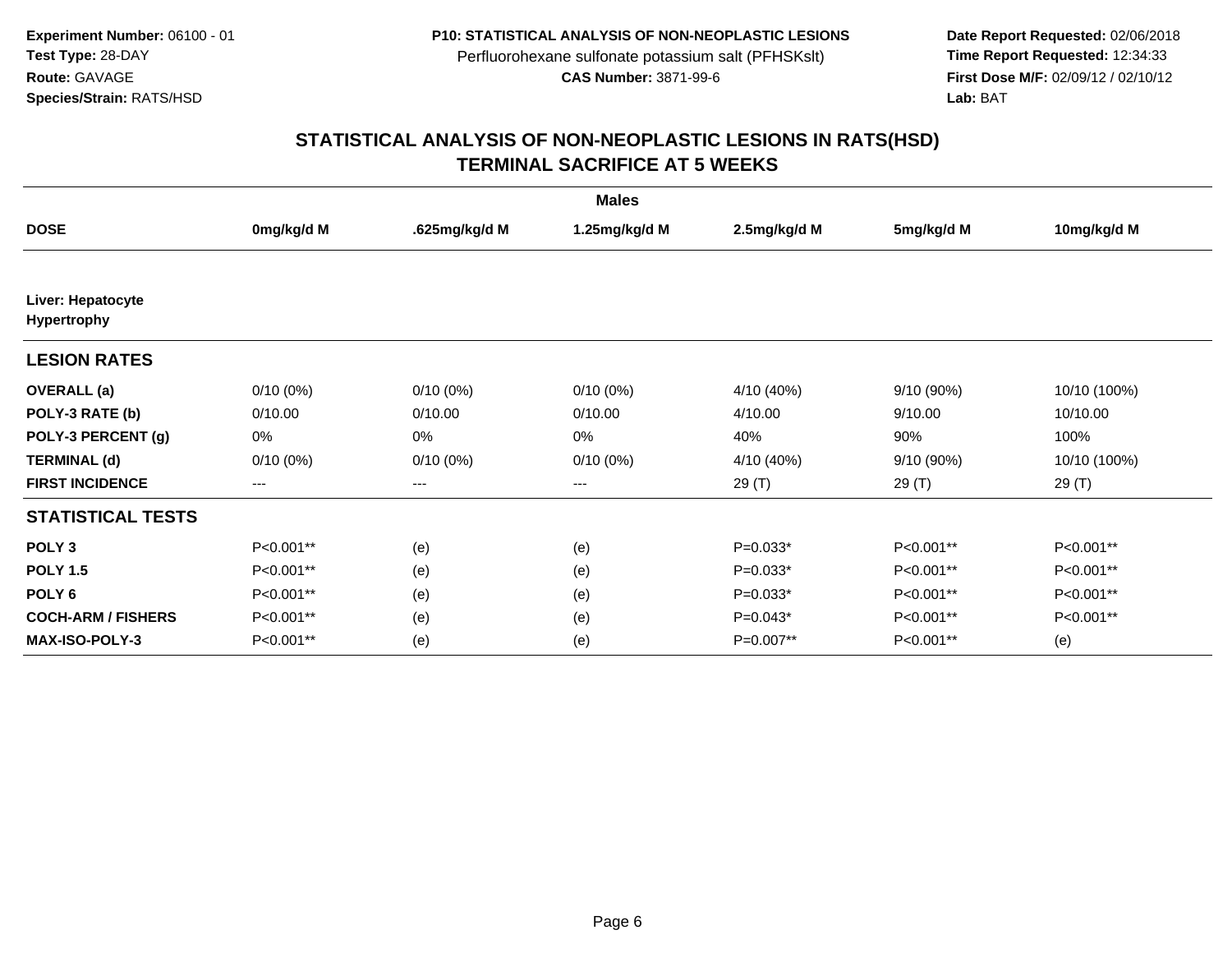Date Report Requested: 02/06/2018<br>Time Report Requested: 12:34:33 **First Dose M/F:** 02/09/12 / 02/10/12<br>Lab: BAT **Lab:** BAT

| <b>Males</b>                         |             |               |               |              |                   |             |  |  |
|--------------------------------------|-------------|---------------|---------------|--------------|-------------------|-------------|--|--|
| <b>DOSE</b>                          | 0mg/kg/d M  | .625mg/kg/d M | 1.25mg/kg/d M | 2.5mg/kg/d M | 5mg/kg/d M        | 10mg/kg/d M |  |  |
|                                      |             |               |               |              |                   |             |  |  |
| Lung<br><b>Infiltration Cellular</b> |             |               |               |              |                   |             |  |  |
| <b>LESION RATES</b>                  |             |               |               |              |                   |             |  |  |
| <b>OVERALL</b> (a)                   | $0/10(0\%)$ | $0/0 (0\%)$   | $0/0 (0\%)$   | $0/0 (0\%)$  | $0/0 (0\%)$       | $0/10(0\%)$ |  |  |
| POLY-3 RATE (b)                      | 0/10.00     | 0/0.00        | 0/0.00        | 0/0.00       | 0/0.00            | 0/10.00     |  |  |
| POLY-3 PERCENT (g)                   | 0%          | $0\%$         | 0%            | 0%           | 0%                | 0%          |  |  |
| <b>TERMINAL (d)</b>                  | $0/10(0\%)$ | $0/0 (0\%)$   | $0/0 (0\%)$   | $0/0 (0\%)$  | $0/0 (0\%)$       | $0/10(0\%)$ |  |  |
| <b>FIRST INCIDENCE</b>               | $--$        | $---$         | $---$         | ---          | $\qquad \qquad -$ | $---$       |  |  |
| <b>STATISTICAL TESTS</b>             |             |               |               |              |                   |             |  |  |
| POLY <sub>3</sub>                    | (n)         | (n)           | (n)           | (n)          | (n)               | (n)         |  |  |
| <b>POLY 1.5</b>                      | (n)         | (n)           | (n)           | (n)          | (n)               | (n)         |  |  |
| POLY <sub>6</sub>                    | (n)         | (n)           | (n)           | (n)          | (n)               | (n)         |  |  |
| <b>COCH-ARM / FISHERS</b>            | (n)         | (n)           | (n)           | (n)          | (n)               | (n)         |  |  |
| MAX-ISO-POLY-3                       | (n)         | (n)           | (n)           | (n)          | (n)               | (n)         |  |  |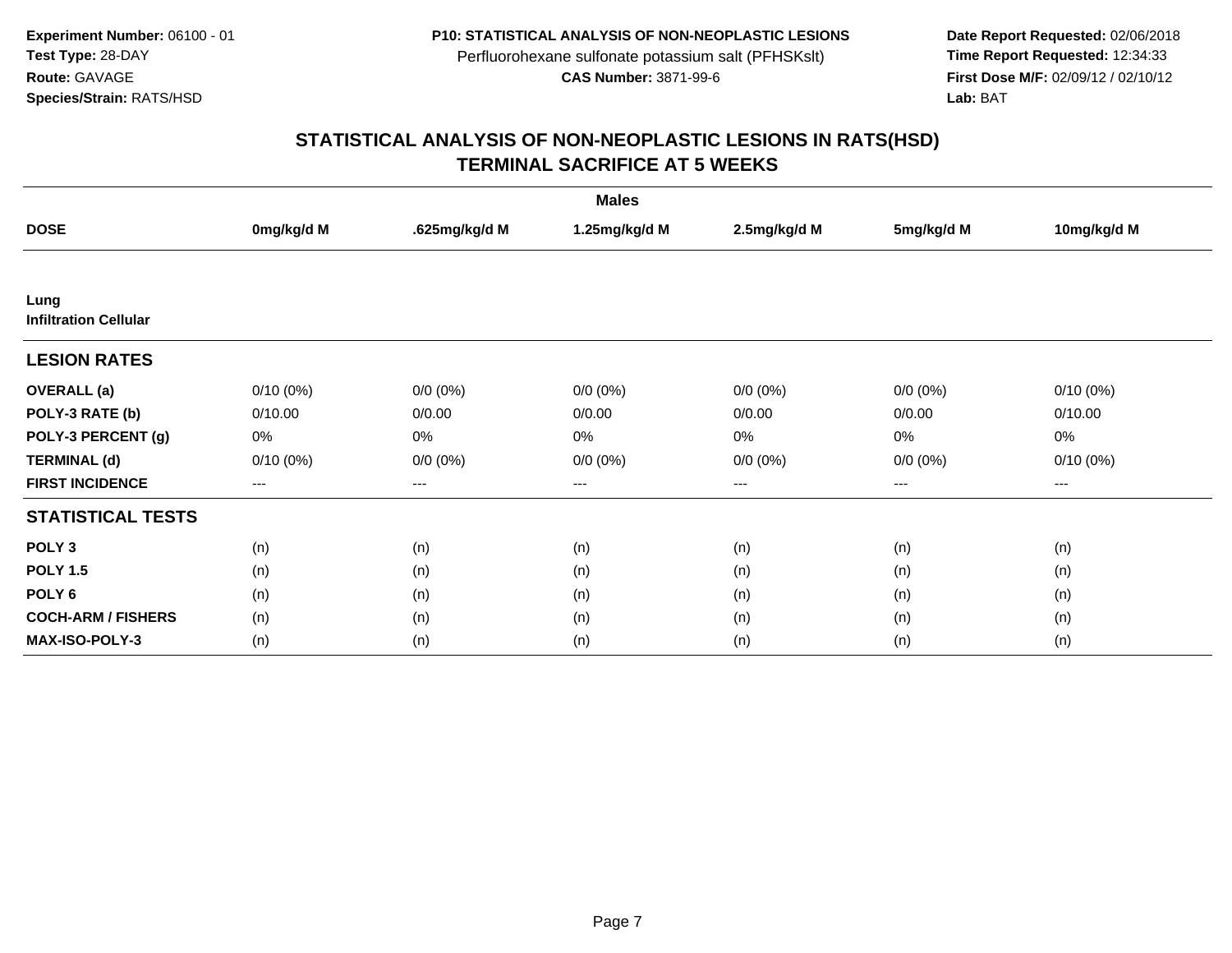**Date Report Requested:** 02/06/2018 **First Dose M/F:** 02/09/12 / 02/10/12<br>Lab: BAT **Lab:** BAT

| <b>Males</b>                              |            |                        |               |              |             |             |  |  |  |
|-------------------------------------------|------------|------------------------|---------------|--------------|-------------|-------------|--|--|--|
| <b>DOSE</b>                               | 0mg/kg/d M | .625mg/kg/d M          | 1.25mg/kg/d M | 2.5mg/kg/d M | 5mg/kg/d M  | 10mg/kg/d M |  |  |  |
|                                           |            |                        |               |              |             |             |  |  |  |
| Lung<br><b>Inflammation Granulomatous</b> |            |                        |               |              |             |             |  |  |  |
| <b>LESION RATES</b>                       |            |                        |               |              |             |             |  |  |  |
| <b>OVERALL</b> (a)                        | 1/10 (10%) | $0/0 (0\%)$            | $0/0 (0\%)$   | $0/0 (0\%)$  | $0/0 (0\%)$ | $0/10(0\%)$ |  |  |  |
| POLY-3 RATE (b)                           | 1/10.00    | 0/0.00                 | 0/0.00        | 0/0.00       | 0/0.00      | 0/10.00     |  |  |  |
| POLY-3 PERCENT (g)                        | 10%        | 0%                     | 0%            | 0%           | 0%          | 0%          |  |  |  |
| <b>TERMINAL (d)</b>                       | 1/10 (10%) | $0/0(0\%)$             | $0/0 (0\%)$   | $0/0 (0\%)$  | $0/0 (0\%)$ | $0/10(0\%)$ |  |  |  |
| <b>FIRST INCIDENCE</b>                    | 29 (T)     | $\qquad \qquad \cdots$ | ---           | ---          | $---$       | ---         |  |  |  |
| <b>STATISTICAL TESTS</b>                  |            |                        |               |              |             |             |  |  |  |
| POLY <sub>3</sub>                         | (e)        | (e)                    | (e)           | (e)          | (e)         | P=0.500N    |  |  |  |
| <b>POLY 1.5</b>                           | (e)        | (e)                    | (e)           | (e)          | (e)         | P=0.500N    |  |  |  |
| POLY <sub>6</sub>                         | (e)        | (e)                    | (e)           | (e)          | (e)         | P=0.500N    |  |  |  |
| <b>COCH-ARM / FISHERS</b>                 | P=0.304N   | (e)                    | (e)           | (e)          | (e)         | P=0.500N    |  |  |  |
| <b>MAX-ISO-POLY-3</b>                     | (e)        | (e)                    | (e)           | (e)          | (e)         | P=0.158N    |  |  |  |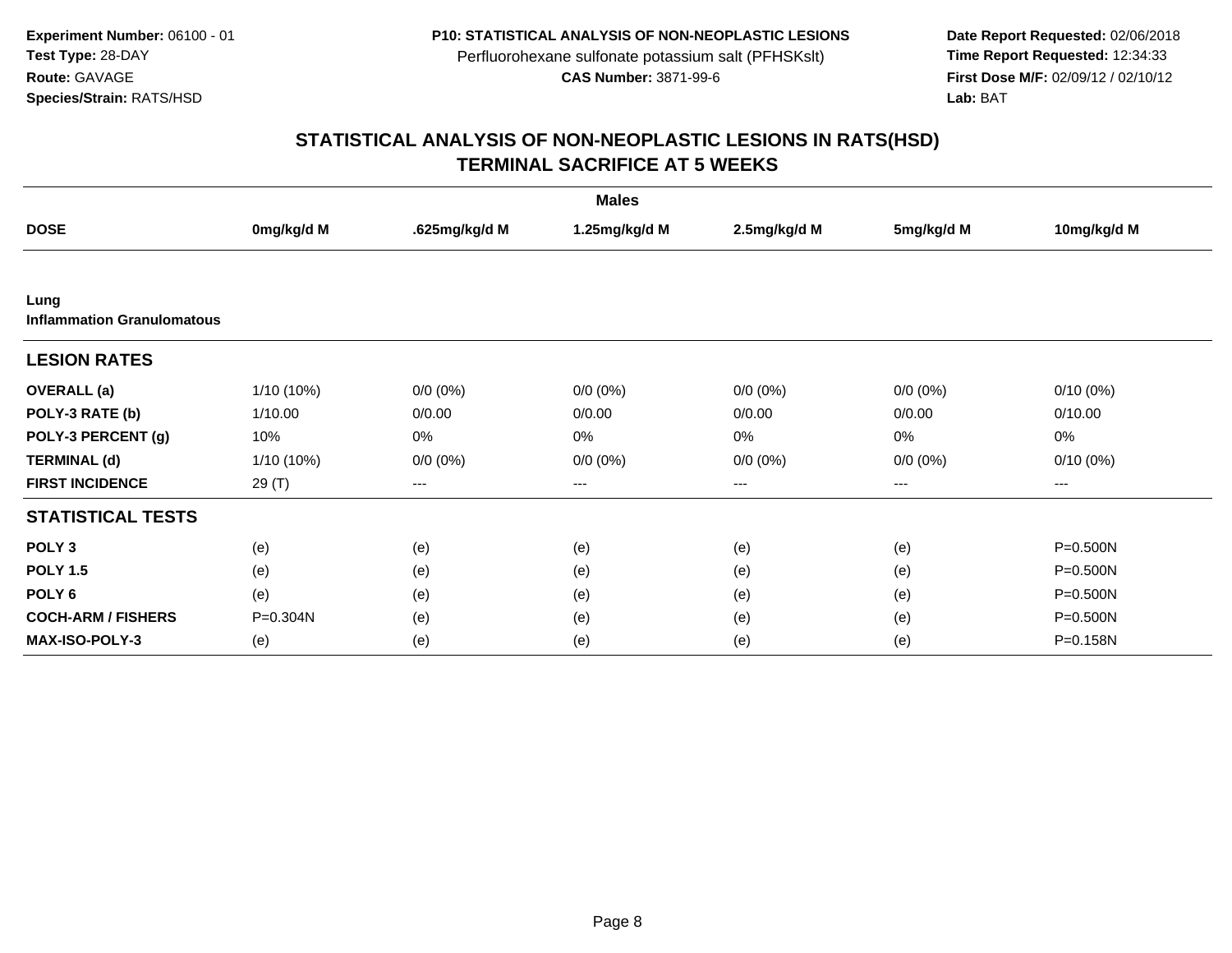**Date Report Requested:** 02/06/2018 **First Dose M/F:** 02/09/12 / 02/10/12<br>Lab: BAT **Lab:** BAT

|                                                   |                   |               | <b>Males</b>  |              |             |             |
|---------------------------------------------------|-------------------|---------------|---------------|--------------|-------------|-------------|
| <b>DOSE</b>                                       | 0mg/kg/d M        | .625mg/kg/d M | 1.25mg/kg/d M | 2.5mg/kg/d M | 5mg/kg/d M  | 10mg/kg/d M |
|                                                   |                   |               |               |              |             |             |
| <b>Nose: Olfactory Epithelium</b><br>Degeneration |                   |               |               |              |             |             |
| <b>LESION RATES</b>                               |                   |               |               |              |             |             |
| <b>OVERALL</b> (a)                                | $0/10(0\%)$       | $0/10(0\%)$   | $0/10(0\%)$   | $0/10(0\%)$  | $0/10(0\%)$ | $0/10(0\%)$ |
| POLY-3 RATE (b)                                   | 0/10.00           | 0/10.00       | 0/10.00       | 0/10.00      | 0/10.00     | 0/10.00     |
| POLY-3 PERCENT (g)                                | 0%                | 0%            | 0%            | 0%           | 0%          | 0%          |
| <b>TERMINAL (d)</b>                               | $0/10(0\%)$       | $0/10(0\%)$   | $0/10(0\%)$   | $0/10(0\%)$  | $0/10(0\%)$ | $0/10(0\%)$ |
| <b>FIRST INCIDENCE</b>                            | $\qquad \qquad -$ | ---           | ---           | $--$         | ---         | ---         |
| <b>STATISTICAL TESTS</b>                          |                   |               |               |              |             |             |
| POLY <sub>3</sub>                                 | (n)               | (n)           | (n)           | (n)          | (n)         | (n)         |
| <b>POLY 1.5</b>                                   | (n)               | (n)           | (n)           | (n)          | (n)         | (n)         |
| POLY <sub>6</sub>                                 | (n)               | (n)           | (n)           | (n)          | (n)         | (n)         |
| <b>COCH-ARM / FISHERS</b>                         | (n)               | (n)           | (n)           | (n)          | (n)         | (n)         |
| MAX-ISO-POLY-3                                    | (n)               | (n)           | (n)           | (n)          | (n)         | (n)         |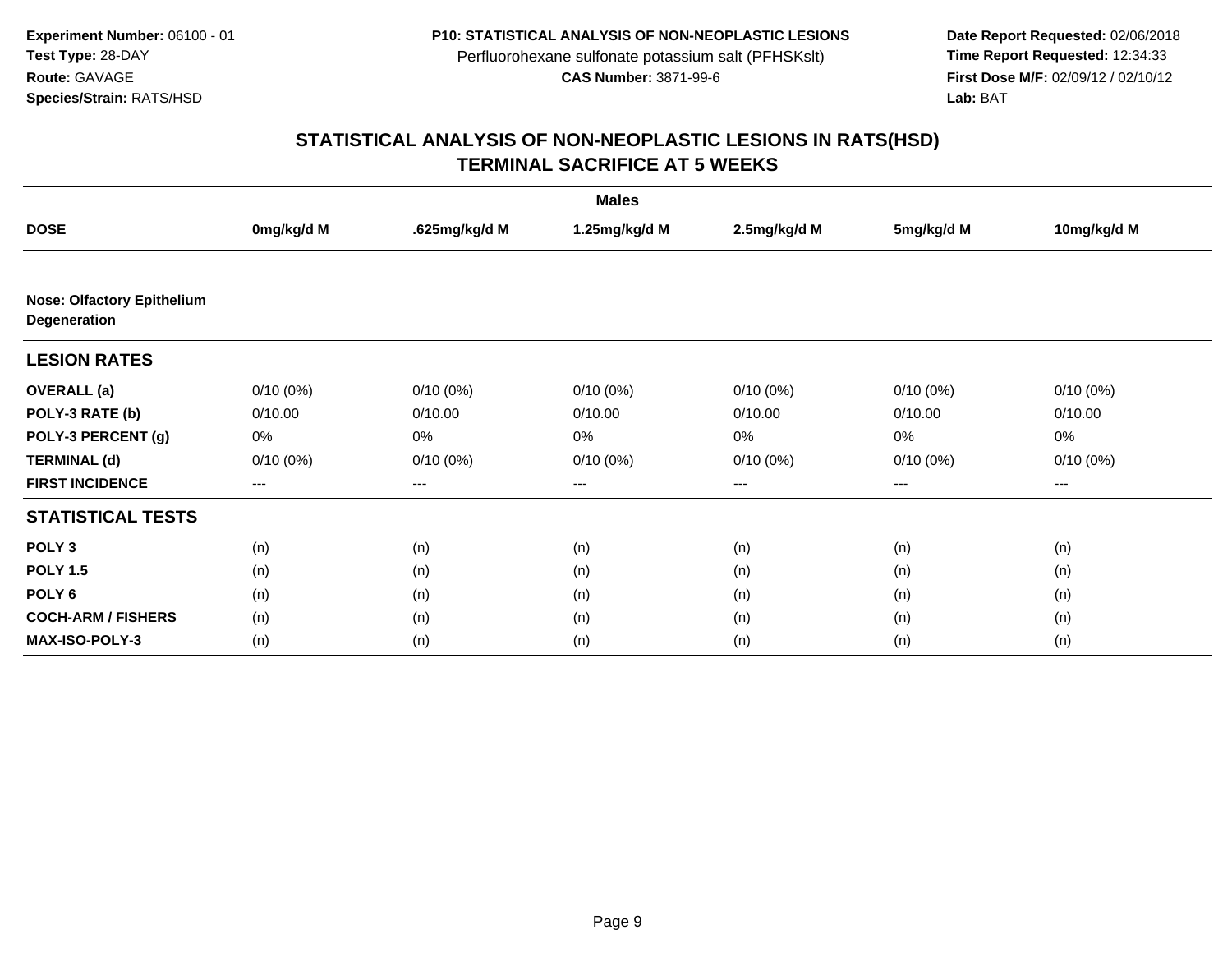**Date Report Requested:** 02/06/2018 **First Dose M/F:** 02/09/12 / 02/10/12<br>Lab: BAT **Lab:** BAT

|                                                  |             |                        | <b>Males</b>  |              |             |             |
|--------------------------------------------------|-------------|------------------------|---------------|--------------|-------------|-------------|
| <b>DOSE</b>                                      | 0mg/kg/d M  | .625mg/kg/d M          | 1.25mg/kg/d M | 2.5mg/kg/d M | 5mg/kg/d M  | 10mg/kg/d M |
|                                                  |             |                        |               |              |             |             |
| <b>Nose: Olfactory Epithelium</b><br>Hyperplasia |             |                        |               |              |             |             |
| <b>LESION RATES</b>                              |             |                        |               |              |             |             |
| <b>OVERALL</b> (a)                               | $0/10(0\%)$ | $0/10(0\%)$            | $0/10(0\%)$   | $0/10(0\%)$  | $0/10(0\%)$ | $0/10(0\%)$ |
| POLY-3 RATE (b)                                  | 0/10.00     | 0/10.00                | 0/10.00       | 0/10.00      | 0/10.00     | 0/10.00     |
| POLY-3 PERCENT (g)                               | 0%          | 0%                     | 0%            | 0%           | 0%          | $0\%$       |
| <b>TERMINAL (d)</b>                              | $0/10(0\%)$ | $0/10(0\%)$            | $0/10(0\%)$   | $0/10(0\%)$  | $0/10(0\%)$ | $0/10(0\%)$ |
| <b>FIRST INCIDENCE</b>                           | $---$       | $\qquad \qquad \cdots$ | $---$         | ---          | $\cdots$    | $\cdots$    |
| <b>STATISTICAL TESTS</b>                         |             |                        |               |              |             |             |
| POLY <sub>3</sub>                                | (n)         | (n)                    | (n)           | (n)          | (n)         | (n)         |
| <b>POLY 1.5</b>                                  | (n)         | (n)                    | (n)           | (n)          | (n)         | (n)         |
| POLY <sub>6</sub>                                | (n)         | (n)                    | (n)           | (n)          | (n)         | (n)         |
| <b>COCH-ARM / FISHERS</b>                        | (n)         | (n)                    | (n)           | (n)          | (n)         | (n)         |
| <b>MAX-ISO-POLY-3</b>                            | (n)         | (n)                    | (n)           | (n)          | (n)         | (n)         |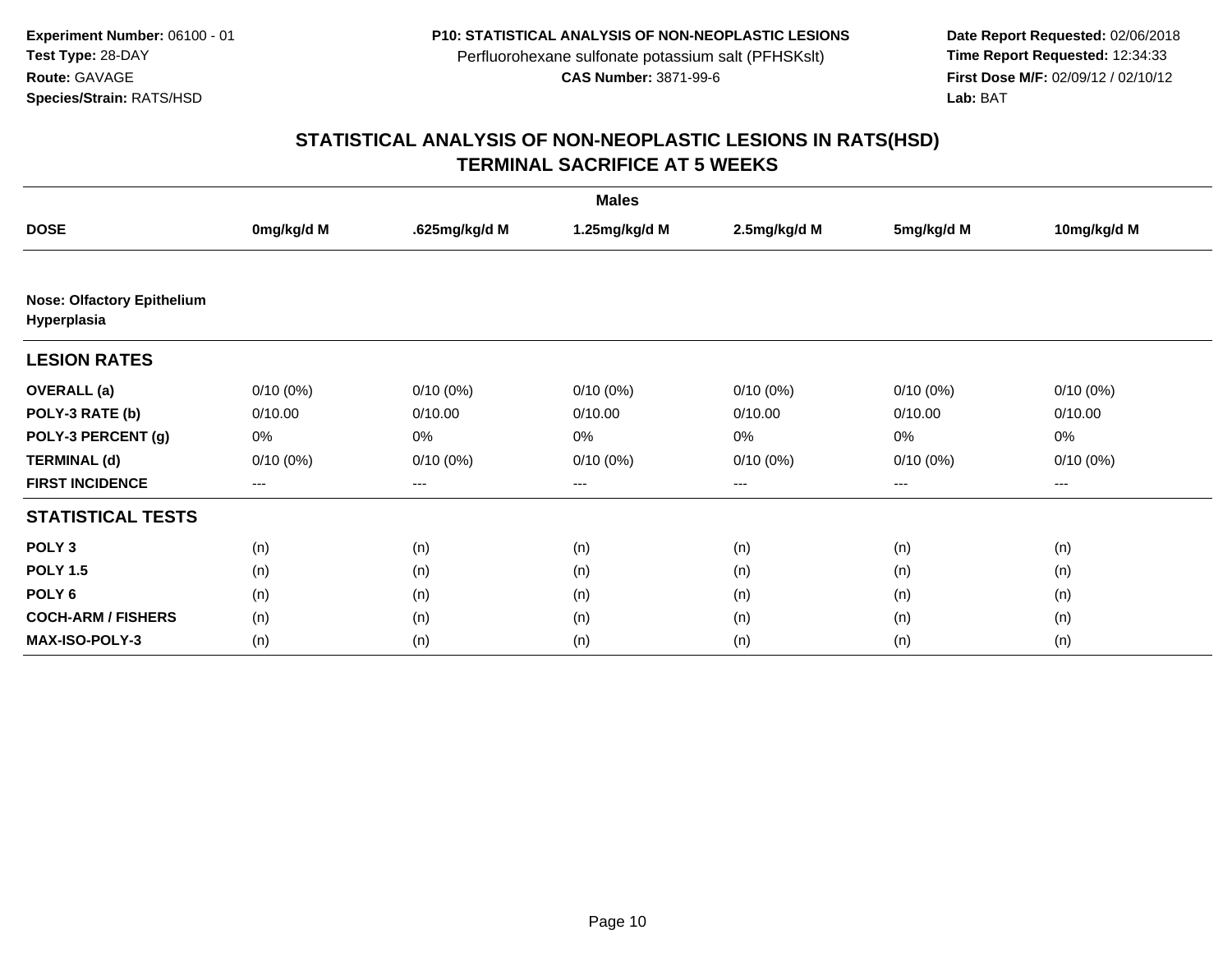**Date Report Requested:** 02/06/2018 **First Dose M/F:** 02/09/12 / 02/10/12<br>Lab: BAT **Lab:** BAT

|                                                          |             |               | <b>Males</b>  |              |             |             |
|----------------------------------------------------------|-------------|---------------|---------------|--------------|-------------|-------------|
| <b>DOSE</b>                                              | 0mg/kg/d M  | .625mg/kg/d M | 1.25mg/kg/d M | 2.5mg/kg/d M | 5mg/kg/d M  | 10mg/kg/d M |
|                                                          |             |               |               |              |             |             |
| <b>Nose: Olfactory Epithelium</b><br><b>Inflammation</b> |             |               |               |              |             |             |
| <b>LESION RATES</b>                                      |             |               |               |              |             |             |
| <b>OVERALL</b> (a)                                       | $0/10(0\%)$ | $0/10(0\%)$   | $0/10(0\%)$   | $0/10(0\%)$  | $0/10(0\%)$ | $0/10(0\%)$ |
| POLY-3 RATE (b)                                          | 0/10.00     | 0/10.00       | 0/10.00       | 0/10.00      | 0/10.00     | 0/10.00     |
| POLY-3 PERCENT (g)                                       | 0%          | 0%            | 0%            | 0%           | 0%          | 0%          |
| <b>TERMINAL (d)</b>                                      | $0/10(0\%)$ | $0/10(0\%)$   | $0/10(0\%)$   | $0/10(0\%)$  | $0/10(0\%)$ | $0/10(0\%)$ |
| <b>FIRST INCIDENCE</b>                                   | $---$       | ---           | ---           | $\cdots$     | ---         | ---         |
| <b>STATISTICAL TESTS</b>                                 |             |               |               |              |             |             |
| POLY <sub>3</sub>                                        | (n)         | (n)           | (n)           | (n)          | (n)         | (n)         |
| <b>POLY 1.5</b>                                          | (n)         | (n)           | (n)           | (n)          | (n)         | (n)         |
| POLY <sub>6</sub>                                        | (n)         | (n)           | (n)           | (n)          | (n)         | (n)         |
| <b>COCH-ARM / FISHERS</b>                                | (n)         | (n)           | (n)           | (n)          | (n)         | (n)         |
| <b>MAX-ISO-POLY-3</b>                                    | (n)         | (n)           | (n)           | (n)          | (n)         | (n)         |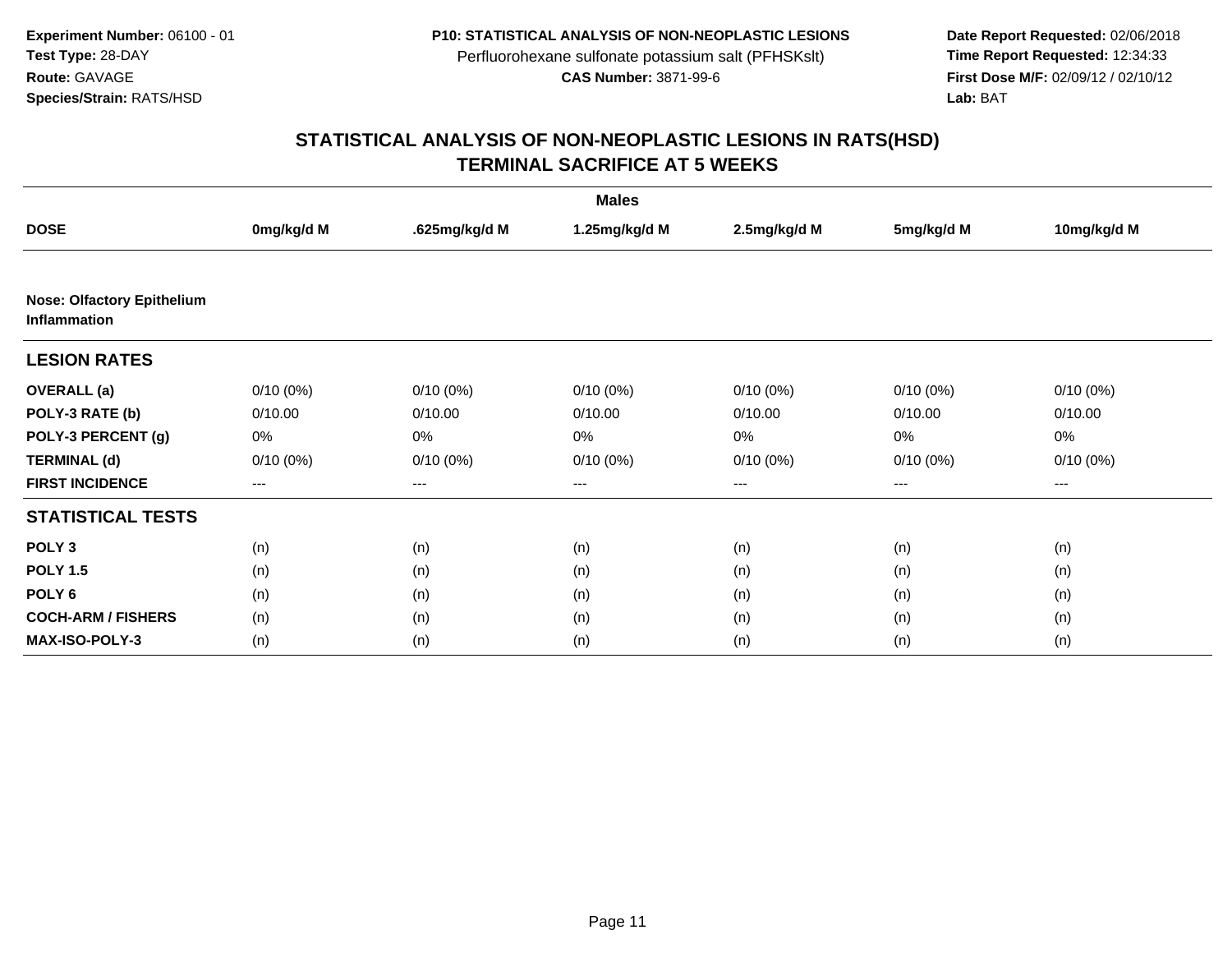**Date Report Requested:** 02/06/2018 **First Dose M/F:** 02/09/12 / 02/10/12<br>Lab: BAT **Lab:** BAT

|                                                    |              |               | <b>Males</b>  |              |             |             |
|----------------------------------------------------|--------------|---------------|---------------|--------------|-------------|-------------|
| <b>DOSE</b>                                        | 0mg/kg/d M   | .625mg/kg/d M | 1.25mg/kg/d M | 2.5mg/kg/d M | 5mg/kg/d M  | 10mg/kg/d M |
|                                                    |              |               |               |              |             |             |
| <b>Nose: Respiratory Epithelium</b><br>Hyperplasia |              |               |               |              |             |             |
| <b>LESION RATES</b>                                |              |               |               |              |             |             |
| <b>OVERALL</b> (a)                                 | $3/10(30\%)$ | $0/10(0\%)$   | $1/10(10\%)$  | 4/10 (40%)   | $0/10(0\%)$ | 4/10 (40%)  |
| POLY-3 RATE (b)                                    | 3/10.00      | 0/10.00       | 1/10.00       | 4/10.00      | 0/10.00     | 4/10.00     |
| POLY-3 PERCENT (g)                                 | 30%          | 0%            | 10%           | 40%          | 0%          | 40%         |
| <b>TERMINAL (d)</b>                                | $3/10(30\%)$ | $0/10(0\%)$   | 1/10 (10%)    | 4/10 (40%)   | $0/10(0\%)$ | 4/10 (40%)  |
| <b>FIRST INCIDENCE</b>                             | 29(T)        | ---           | 29(T)         | 29(T)        | $---$       | 29(T)       |
| <b>STATISTICAL TESTS</b>                           |              |               |               |              |             |             |
| POLY <sub>3</sub>                                  | $P = 0.161$  | P=0.095N      | P=0.292N      | $P = 0.500$  | P=0.095N    | $P = 0.500$ |
| <b>POLY 1.5</b>                                    | $P = 0.161$  | P=0.095N      | P=0.292N      | $P = 0.500$  | P=0.095N    | $P = 0.500$ |
| POLY <sub>6</sub>                                  | $P = 0.161$  | P=0.095N      | P=0.292N      | $P = 0.500$  | P=0.095N    | $P = 0.500$ |
| <b>COCH-ARM / FISHERS</b>                          | $P = 0.173$  | $P = 0.105N$  | $P = 0.291N$  | $P = 0.500$  | P=0.105N    | $P = 0.500$ |
| <b>MAX-ISO-POLY-3</b>                              | $P = 0.058$  | P=0.025N*     | P=0.136N      | $P=0.325$    | P=0.025N*   | $P = 0.325$ |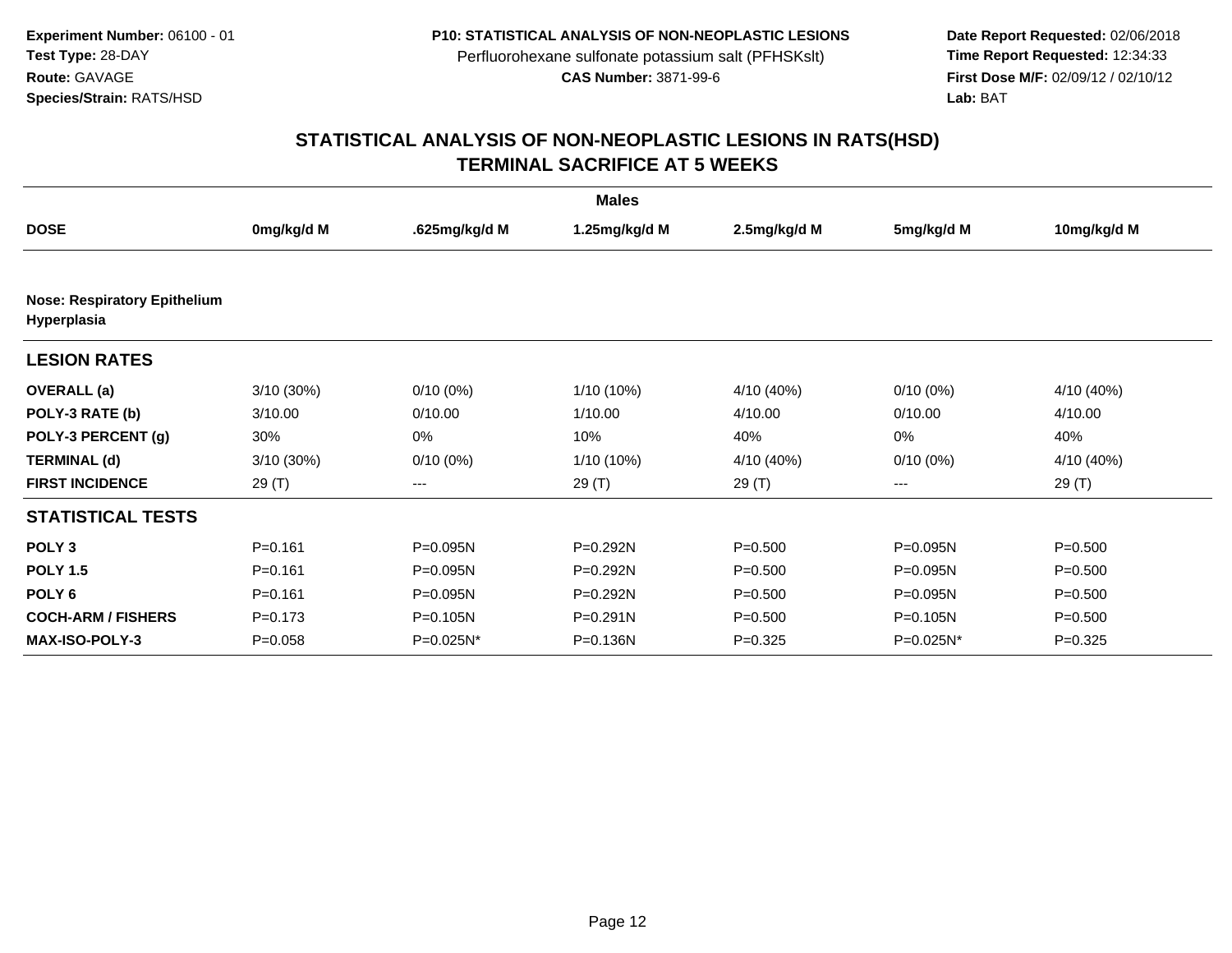**Date Report Requested:** 02/06/2018 **First Dose M/F:** 02/09/12 / 02/10/12<br>Lab: BAT **Lab:** BAT

|                                                                    |            |               | <b>Males</b>  |              |              |             |
|--------------------------------------------------------------------|------------|---------------|---------------|--------------|--------------|-------------|
| <b>DOSE</b>                                                        | 0mg/kg/d M | .625mg/kg/d M | 1.25mg/kg/d M | 2.5mg/kg/d M | 5mg/kg/d M   | 10mg/kg/d M |
|                                                                    |            |               |               |              |              |             |
| <b>Nose: Respiratory Epithelium</b><br><b>Inflammation Chronic</b> |            |               |               |              |              |             |
| <b>LESION RATES</b>                                                |            |               |               |              |              |             |
| <b>OVERALL</b> (a)                                                 | 5/10(50%)  | $0/10(0\%)$   | $1/10(10\%)$  | 5/10 (50%)   | 4/10 (40%)   | 8/10 (80%)  |
| POLY-3 RATE (b)                                                    | 5/10.00    | 0/10.00       | 1/10.00       | 5/10.00      | 4/10.00      | 8/10.00     |
| POLY-3 PERCENT (g)                                                 | 50%        | 0%            | 10%           | 50%          | 40%          | 80%         |
| <b>TERMINAL (d)</b>                                                | 5/10(50%)  | $0/10(0\%)$   | 1/10 (10%)    | 5/10 (50%)   | 4/10 (40%)   | 8/10 (80%)  |
| <b>FIRST INCIDENCE</b>                                             | 29(T)      | ---           | 29 (T)        | 29 (T)       | 29 (T)       | 29 (T)      |
| <b>STATISTICAL TESTS</b>                                           |            |               |               |              |              |             |
| POLY <sub>3</sub>                                                  | P<0.001**  | P=0.008N**    | $P = 0.061N$  | $P = 0.664$  | $P = 0.500N$ | $P = 0.174$ |
| <b>POLY 1.5</b>                                                    | P<0.001**  | P=0.008N**    | $P = 0.061N$  | $P = 0.664$  | $P = 0.500N$ | $P=0.174$   |
| POLY <sub>6</sub>                                                  | P<0.001**  | P=0.008N**    | $P = 0.061N$  | $P = 0.664$  | $P = 0.500N$ | $P=0.174$   |
| <b>COCH-ARM / FISHERS</b>                                          | P=0.002**  | P=0.016N*     | P=0.070N      | P=0.672N     | $P = 0.500N$ | $P = 0.175$ |
| <b>MAX-ISO-POLY-3</b>                                              | P<0.001**  | P<0.001N**    | P=0.020N*     | $P = 1.000$  | P=0.332N     | $P=0.079$   |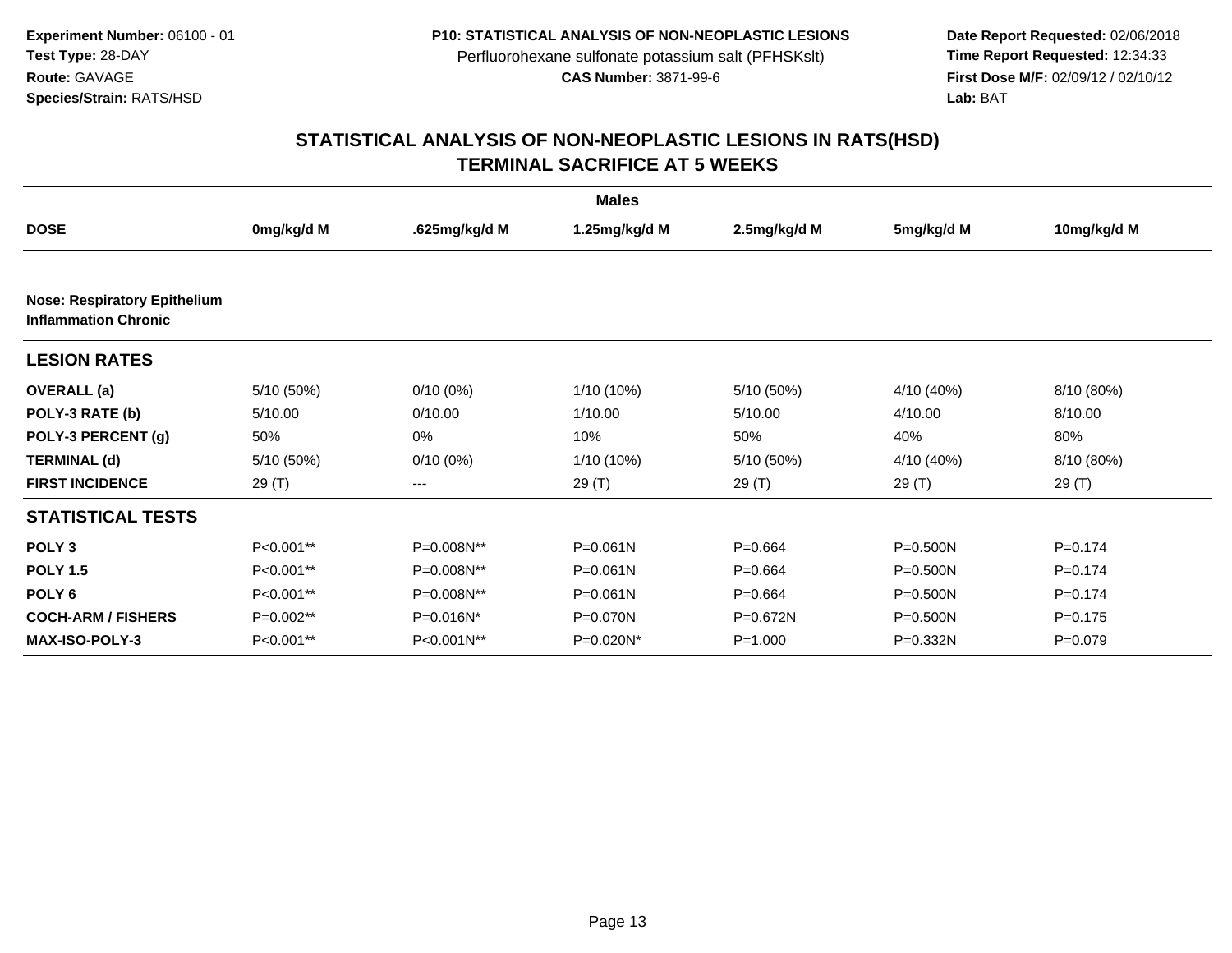**Date Report Requested:** 02/06/2018 **First Dose M/F:** 02/09/12 / 02/10/12<br>Lab: BAT **Lab:** BAT

| <b>Males</b>                      |             |                        |               |              |              |             |  |  |
|-----------------------------------|-------------|------------------------|---------------|--------------|--------------|-------------|--|--|
| <b>DOSE</b>                       | 0mg/kg/d M  | .625mg/kg/d M          | 1.25mg/kg/d M | 2.5mg/kg/d M | 5mg/kg/d M   | 10mg/kg/d M |  |  |
|                                   |             |                        |               |              |              |             |  |  |
| <b>Pancreas</b><br><b>Atrophy</b> |             |                        |               |              |              |             |  |  |
| <b>LESION RATES</b>               |             |                        |               |              |              |             |  |  |
| <b>OVERALL</b> (a)                | $0/10(0\%)$ | $0/10(0\%)$            | $0/10(0\%)$   | $1/10(10\%)$ | 1/10 (10%)   | $0/10(0\%)$ |  |  |
| POLY-3 RATE (b)                   | 0/10.00     | 0/10.00                | 0/10.00       | 1/10.00      | 1/10.00      | 0/10.00     |  |  |
| POLY-3 PERCENT (g)                | 0%          | 0%                     | 0%            | 10%          | 10%          | 0%          |  |  |
| <b>TERMINAL (d)</b>               | $0/10(0\%)$ | $0/10(0\%)$            | $0/10(0\%)$   | 1/10 (10%)   | $1/10(10\%)$ | $0/10(0\%)$ |  |  |
| <b>FIRST INCIDENCE</b>            | ---         | $\qquad \qquad \cdots$ | ---           | 29 (T)       | 29 (T)       | $---$       |  |  |
| <b>STATISTICAL TESTS</b>          |             |                        |               |              |              |             |  |  |
| POLY <sub>3</sub>                 | $P = 0.618$ | (e)                    | (e)           | $P = 0.500$  | $P = 0.500$  | (e)         |  |  |
| <b>POLY 1.5</b>                   | $P = 0.618$ | (e)                    | (e)           | $P = 0.500$  | $P = 0.500$  | (e)         |  |  |
| POLY <sub>6</sub>                 | $P = 0.618$ | (e)                    | (e)           | $P = 0.500$  | $P = 0.500$  | (e)         |  |  |
| <b>COCH-ARM / FISHERS</b>         | $P = 0.620$ | (e)                    | (e)           | $P = 0.500$  | $P = 0.500$  | (e)         |  |  |
| <b>MAX-ISO-POLY-3</b>             | $P = 0.206$ | (e)                    | (e)           | $P = 0.158$  | $P = 0.158$  | (e)         |  |  |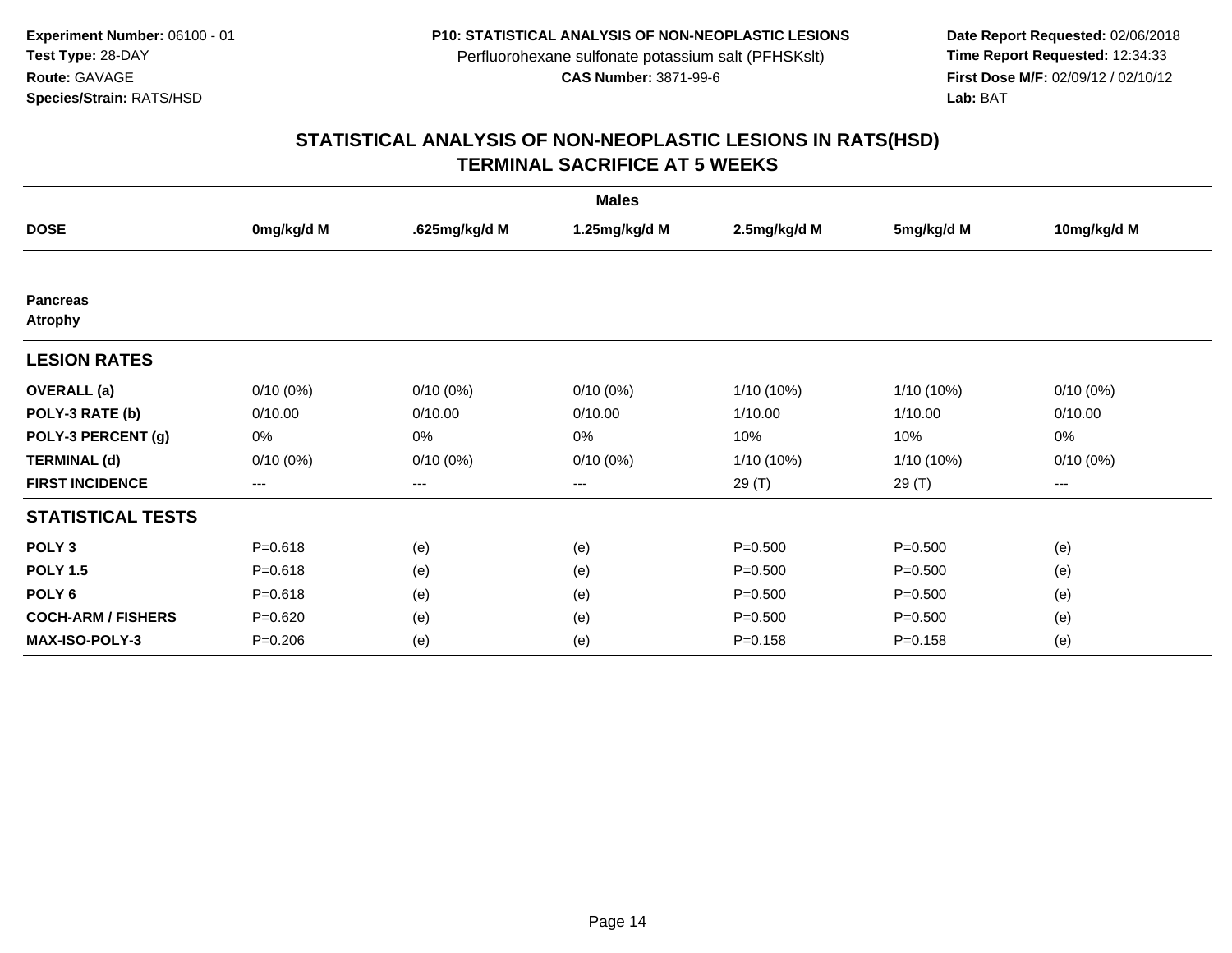**Date Report Requested:** 02/06/2018 **First Dose M/F:** 02/09/12 / 02/10/12<br>Lab: BAT **Lab:** BAT

| <b>Females</b>            |             |               |               |               |             |             |  |  |
|---------------------------|-------------|---------------|---------------|---------------|-------------|-------------|--|--|
| <b>DOSE</b>               | 0mg/kg/d F  | 3.12mg/kg/d F | 6.25mg/kg/d F | 12.5mg/kg/d F | 25mg/kg/d F | 50mg/kg/d F |  |  |
|                           |             |               |               |               |             |             |  |  |
| Heart                     |             |               |               |               |             |             |  |  |
| Cardiomyopathy            |             |               |               |               |             |             |  |  |
| <b>LESION RATES</b>       |             |               |               |               |             |             |  |  |
| <b>OVERALL</b> (a)        | $0/10(0\%)$ | $0/0 (0\%)$   | $0/0 (0\%)$   | $0/0 (0\%)$   | $0/0 (0\%)$ | $0/10(0\%)$ |  |  |
| POLY-3 RATE (b)           | 0/10.00     | 0/0.00        | 0/0.00        | 0/0.00        | 0/0.00      | 0/10.00     |  |  |
| POLY-3 PERCENT (g)        | 0%          | 0%            | 0%            | 0%            | 0%          | 0%          |  |  |
| <b>TERMINAL (d)</b>       | $0/10(0\%)$ | $0/0 (0\%)$   | $0/0 (0\%)$   | $0/0 (0\%)$   | $0/0 (0\%)$ | $0/10(0\%)$ |  |  |
| <b>FIRST INCIDENCE</b>    | ---         | $---$         | ---           | ---           | $---$       | $--$        |  |  |
| <b>STATISTICAL TESTS</b>  |             |               |               |               |             |             |  |  |
| POLY <sub>3</sub>         | (n)         | (n)           | (n)           | (n)           | (n)         | (n)         |  |  |
| <b>POLY 1.5</b>           | (n)         | (n)           | (n)           | (n)           | (n)         | (n)         |  |  |
| POLY <sub>6</sub>         | (n)         | (n)           | (n)           | (n)           | (n)         | (n)         |  |  |
| <b>COCH-ARM / FISHERS</b> | (n)         | (n)           | (n)           | (n)           | (n)         | (n)         |  |  |
| <b>MAX-ISO-POLY-3</b>     | (n)         | (n)           | (n)           | (n)           | (n)         | (n)         |  |  |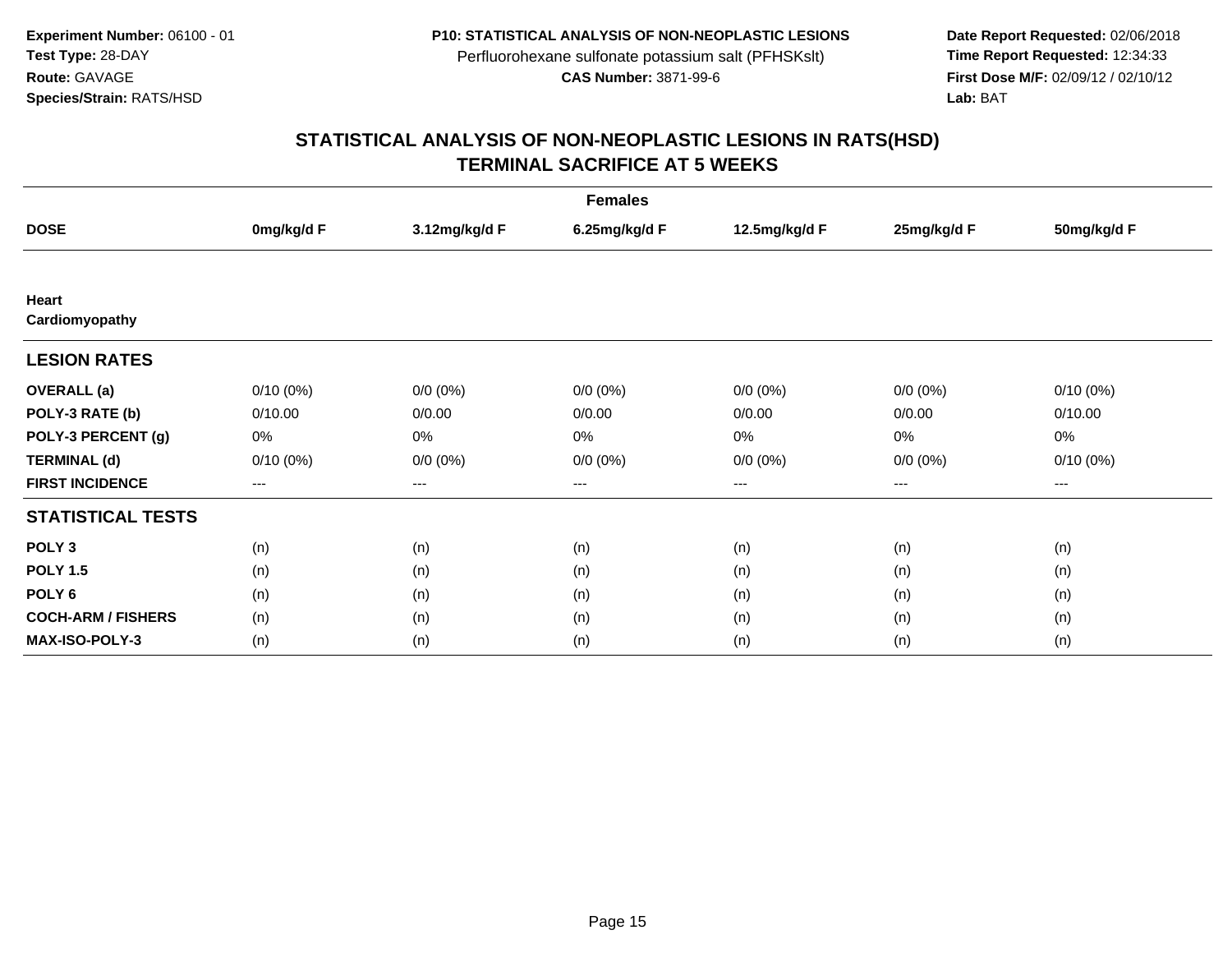**Date Report Requested:** 02/06/2018 **First Dose M/F:** 02/09/12 / 02/10/12<br>Lab: BAT **Lab:** BAT

|                                                  |              |               | <b>Females</b> |               |             |              |
|--------------------------------------------------|--------------|---------------|----------------|---------------|-------------|--------------|
| <b>DOSE</b>                                      | 0mg/kg/d F   | 3.12mg/kg/d F | 6.25mg/kg/d F  | 12.5mg/kg/d F | 25mg/kg/d F | 50mg/kg/d F  |
|                                                  |              |               |                |               |             |              |
| Kidney<br><b>Nephropathy Chronic Progressive</b> |              |               |                |               |             |              |
| <b>LESION RATES</b>                              |              |               |                |               |             |              |
| <b>OVERALL</b> (a)                               | 3/10 (30%)   | 5/10 (50%)    | 5/10 (50%)     | 4/10 (40%)    | 6/10(60%)   | $3/10(30\%)$ |
| POLY-3 RATE (b)                                  | 3/10.00      | 5/10.00       | 5/10.00        | 4/10.00       | 6/10.00     | 3/10.00      |
| POLY-3 PERCENT (g)                               | 30%          | 50%           | 50%            | 40%           | 60%         | 30%          |
| <b>TERMINAL (d)</b>                              | 3/10 (30%)   | 5/10 (50%)    | 5/10 (50%)     | 4/10 (40%)    | 6/10(60%)   | 3/10 (30%)   |
| <b>FIRST INCIDENCE</b>                           | 29 (T)       | 29 (T)        | 29 (T)         | 29 (T)        | 29 (T)      | 29 (T)       |
| <b>STATISTICAL TESTS</b>                         |              |               |                |               |             |              |
| POLY <sub>3</sub>                                | P=0.439N     | $P=0.329$     | $P=0.329$      | $P = 0.500$   | $P = 0.186$ | $P = 0.678$  |
| <b>POLY 1.5</b>                                  | P=0.439N     | $P=0.329$     | $P=0.329$      | $P = 0.500$   | $P = 0.186$ | $P = 0.678$  |
| POLY <sub>6</sub>                                | P=0.439N     | $P=0.329$     | $P=0.329$      | $P = 0.500$   | $P = 0.186$ | $P = 0.678$  |
| <b>COCH-ARM / FISHERS</b>                        | $P = 0.437N$ | $P=0.325$     | $P=0.325$      | $P = 0.500$   | $P = 0.185$ | P=0.686N     |
| <b>MAX-ISO-POLY-3</b>                            | $P = 0.240$  | $P = 0.188$   | $P = 0.188$    | $P = 0.325$   | $P = 0.089$ | $P = 1.000$  |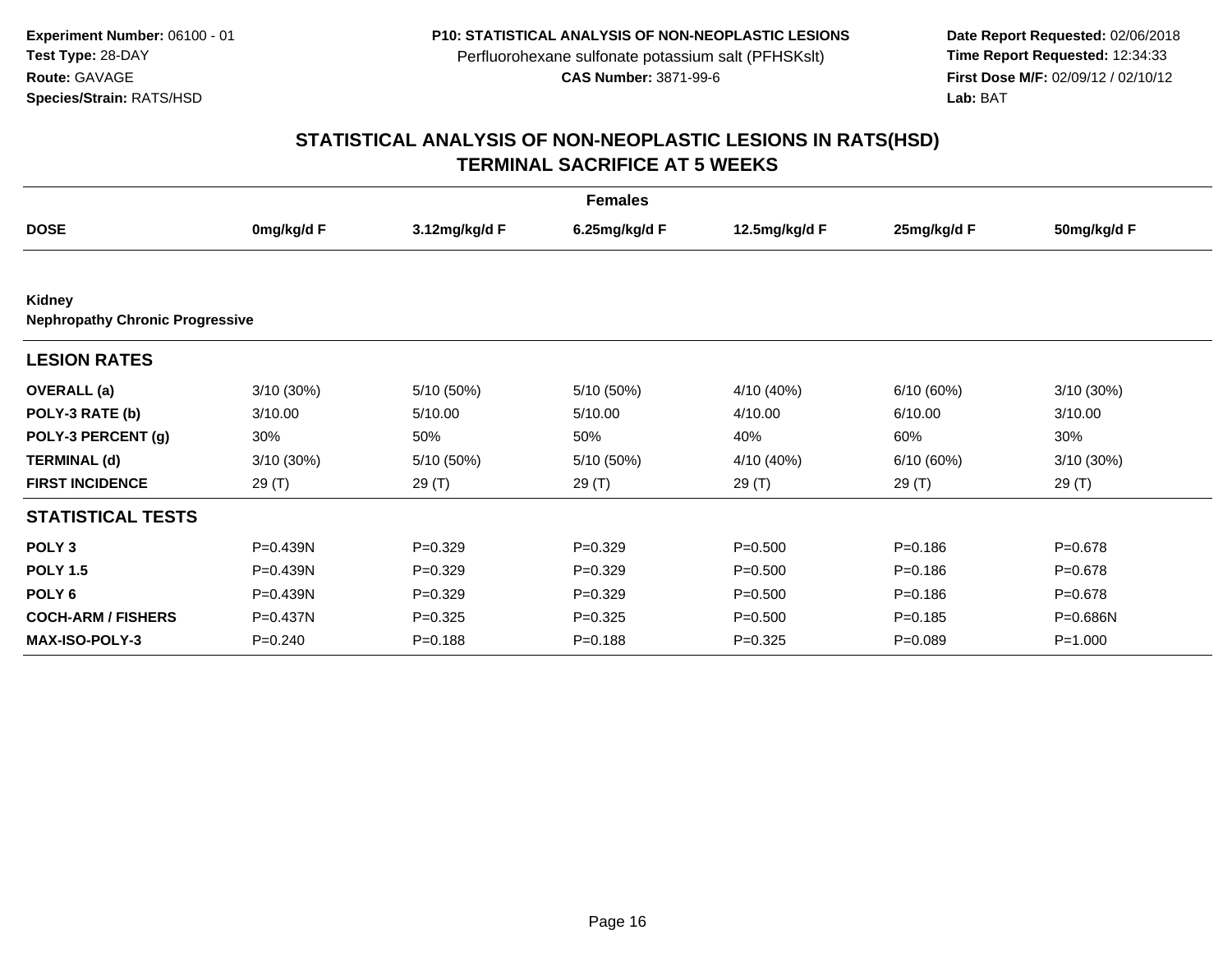**Date Report Requested:** 02/06/2018 **First Dose M/F:** 02/09/12 / 02/10/12<br>Lab: BAT **Lab:** BAT

| <b>Females</b>                          |             |               |               |               |             |             |  |  |
|-----------------------------------------|-------------|---------------|---------------|---------------|-------------|-------------|--|--|
| <b>DOSE</b>                             | 0mg/kg/d F  | 3.12mg/kg/d F | 6.25mg/kg/d F | 12.5mg/kg/d F | 25mg/kg/d F | 50mg/kg/d F |  |  |
|                                         |             |               |               |               |             |             |  |  |
| Liver: Hepatocyte<br><b>Hypertrophy</b> |             |               |               |               |             |             |  |  |
| <b>LESION RATES</b>                     |             |               |               |               |             |             |  |  |
| <b>OVERALL</b> (a)                      | $0/10(0\%)$ | $0/10(0\%)$   | $0/10(0\%)$   | $0/10(0\%)$   | $0/10(0\%)$ | $0/10(0\%)$ |  |  |
| POLY-3 RATE (b)                         | 0/10.00     | 0/10.00       | 0/10.00       | 0/10.00       | 0/10.00     | 0/10.00     |  |  |
| POLY-3 PERCENT (g)                      | 0%          | 0%            | 0%            | 0%            | 0%          | 0%          |  |  |
| <b>TERMINAL (d)</b>                     | $0/10(0\%)$ | $0/10(0\%)$   | $0/10(0\%)$   | $0/10(0\%)$   | $0/10(0\%)$ | $0/10(0\%)$ |  |  |
| <b>FIRST INCIDENCE</b>                  | $--$        | $--$          | ---           | ---           | ---         | $--$        |  |  |
| <b>STATISTICAL TESTS</b>                |             |               |               |               |             |             |  |  |
| POLY <sub>3</sub>                       | (n)         | (n)           | (n)           | (n)           | (n)         | (n)         |  |  |
| <b>POLY 1.5</b>                         | (n)         | (n)           | (n)           | (n)           | (n)         | (n)         |  |  |
| POLY <sub>6</sub>                       | (n)         | (n)           | (n)           | (n)           | (n)         | (n)         |  |  |
| <b>COCH-ARM / FISHERS</b>               | (n)         | (n)           | (n)           | (n)           | (n)         | (n)         |  |  |
| <b>MAX-ISO-POLY-3</b>                   | (n)         | (n)           | (n)           | (n)           | (n)         | (n)         |  |  |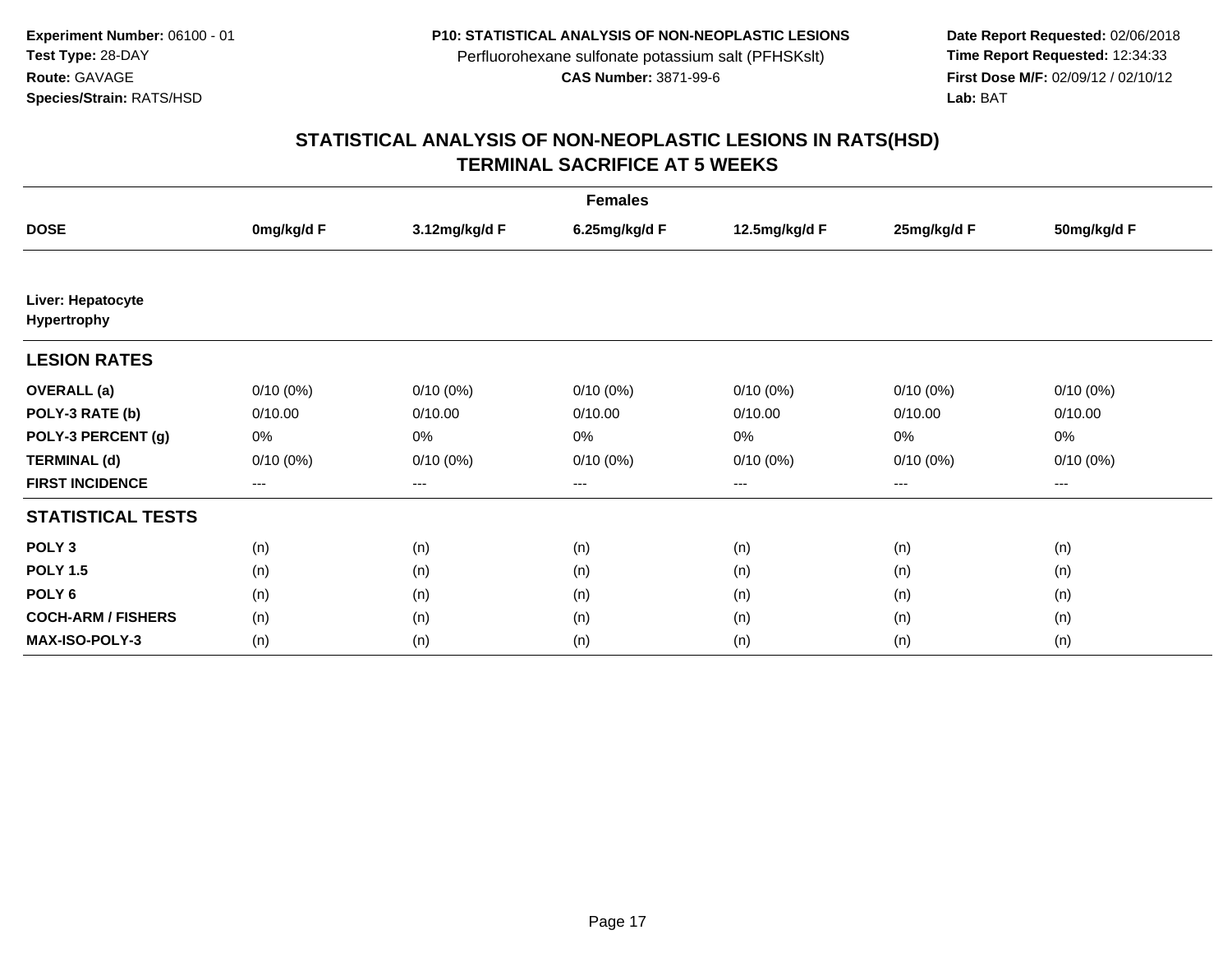**Date Report Requested:** 02/06/2018 **First Dose M/F:** 02/09/12 / 02/10/12<br>Lab: BAT **Lab:** BAT

| <b>Females</b>                       |             |                   |               |               |             |             |  |  |
|--------------------------------------|-------------|-------------------|---------------|---------------|-------------|-------------|--|--|
| <b>DOSE</b>                          | 0mg/kg/d F  | 3.12mg/kg/d F     | 6.25mg/kg/d F | 12.5mg/kg/d F | 25mg/kg/d F | 50mg/kg/d F |  |  |
|                                      |             |                   |               |               |             |             |  |  |
| Lung<br><b>Infiltration Cellular</b> |             |                   |               |               |             |             |  |  |
| <b>LESION RATES</b>                  |             |                   |               |               |             |             |  |  |
| <b>OVERALL</b> (a)                   | $0/10(0\%)$ | $0/0 (0\%)$       | $0/0 (0\%)$   | $0/0 (0\%)$   | $0/0 (0\%)$ | 1/10 (10%)  |  |  |
| POLY-3 RATE (b)                      | 0/10.00     | 0/0.00            | 0/0.00        | 0/0.00        | 0/0.00      | 1/10.00     |  |  |
| POLY-3 PERCENT (g)                   | 0%          | 0%                | 0%            | 0%            | 0%          | 10%         |  |  |
| <b>TERMINAL (d)</b>                  | $0/10(0\%)$ | $0/0 (0\%)$       | $0/0 (0\%)$   | $0/0 (0\%)$   | $0/0 (0\%)$ | 1/10 (10%)  |  |  |
| <b>FIRST INCIDENCE</b>               | ---         | $\qquad \qquad -$ | ---           | ---           | $---$       | 29 (T)      |  |  |
| <b>STATISTICAL TESTS</b>             |             |                   |               |               |             |             |  |  |
| POLY <sub>3</sub>                    | (e)         | (e)               | (e)           | (e)           | (e)         | $P = 0.500$ |  |  |
| <b>POLY 1.5</b>                      | (e)         | (e)               | (e)           | (e)           | (e)         | $P = 0.500$ |  |  |
| POLY <sub>6</sub>                    | (e)         | (e)               | (e)           | (e)           | (e)         | $P = 0.500$ |  |  |
| <b>COCH-ARM / FISHERS</b>            | $P = 0.304$ | (e)               | (e)           | (e)           | (e)         | $P = 0.500$ |  |  |
| MAX-ISO-POLY-3                       | (e)         | (e)               | (e)           | (e)           | (e)         | $P = 0.158$ |  |  |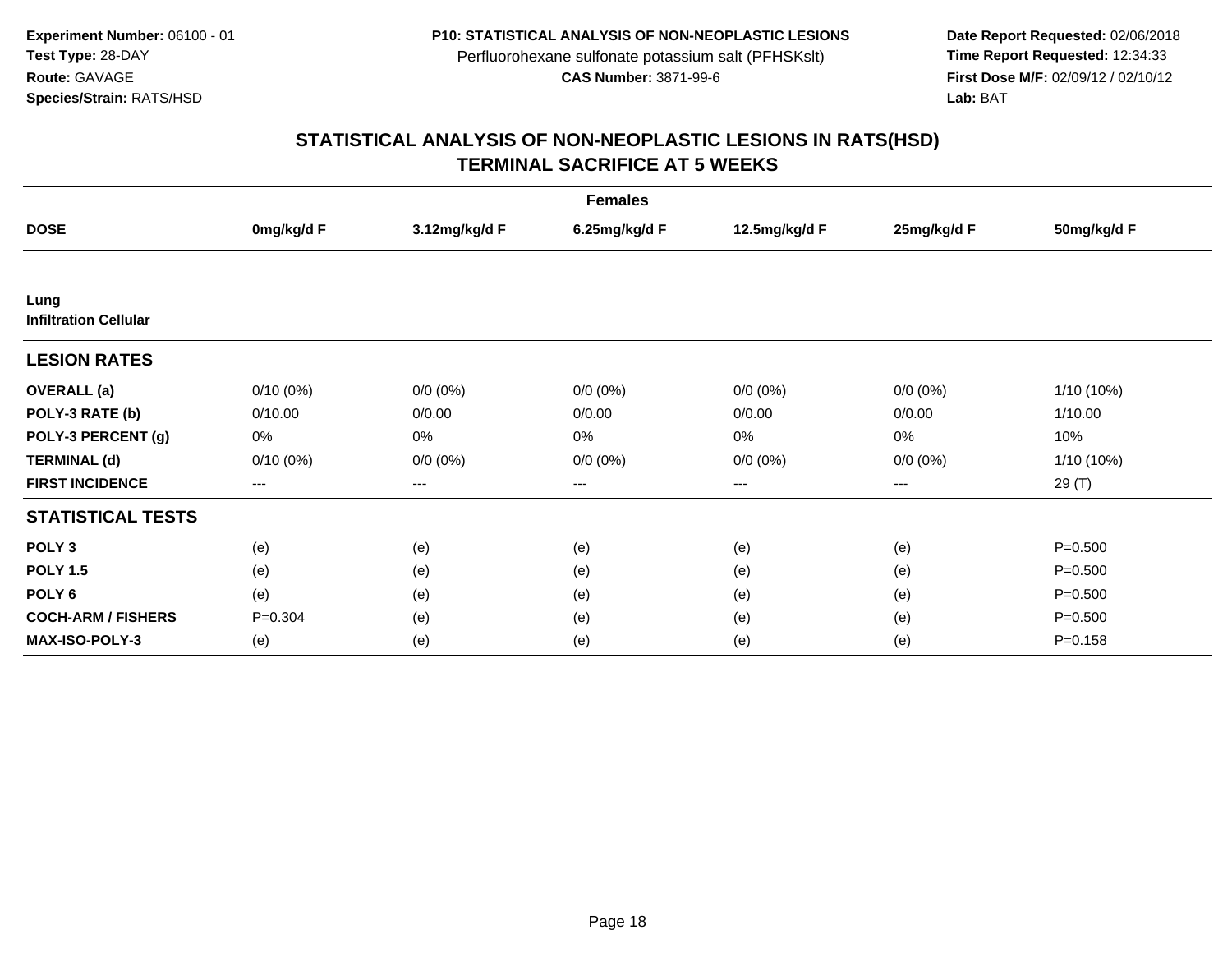**Date Report Requested:** 02/06/2018 **First Dose M/F:** 02/09/12 / 02/10/12<br>Lab: BAT **Lab:** BAT

| <b>Females</b>                            |             |               |               |               |             |             |  |  |
|-------------------------------------------|-------------|---------------|---------------|---------------|-------------|-------------|--|--|
| <b>DOSE</b>                               | 0mg/kg/d F  | 3.12mg/kg/d F | 6.25mg/kg/d F | 12.5mg/kg/d F | 25mg/kg/d F | 50mg/kg/d F |  |  |
|                                           |             |               |               |               |             |             |  |  |
| Lung<br><b>Inflammation Granulomatous</b> |             |               |               |               |             |             |  |  |
| <b>LESION RATES</b>                       |             |               |               |               |             |             |  |  |
| <b>OVERALL</b> (a)                        | $0/10(0\%)$ | $0/0 (0\%)$   | $0/0 (0\%)$   | $0/0 (0\%)$   | $0/0 (0\%)$ | $0/10(0\%)$ |  |  |
| POLY-3 RATE (b)                           | 0/10.00     | 0/0.00        | 0/0.00        | 0/0.00        | 0/0.00      | 0/10.00     |  |  |
| POLY-3 PERCENT (g)                        | 0%          | 0%            | 0%            | 0%            | 0%          | 0%          |  |  |
| <b>TERMINAL (d)</b>                       | $0/10(0\%)$ | $0/0 (0\%)$   | $0/0 (0\%)$   | $0/0 (0\%)$   | $0/0 (0\%)$ | $0/10(0\%)$ |  |  |
| <b>FIRST INCIDENCE</b>                    | $--$        | $--$          | ---           | ---           | $--$        | ---         |  |  |
| <b>STATISTICAL TESTS</b>                  |             |               |               |               |             |             |  |  |
| POLY <sub>3</sub>                         | (n)         | (n)           | (n)           | (n)           | (n)         | (n)         |  |  |
| <b>POLY 1.5</b>                           | (n)         | (n)           | (n)           | (n)           | (n)         | (n)         |  |  |
| POLY <sub>6</sub>                         | (n)         | (n)           | (n)           | (n)           | (n)         | (n)         |  |  |
| <b>COCH-ARM / FISHERS</b>                 | (n)         | (n)           | (n)           | (n)           | (n)         | (n)         |  |  |
| <b>MAX-ISO-POLY-3</b>                     | (n)         | (n)           | (n)           | (n)           | (n)         | (n)         |  |  |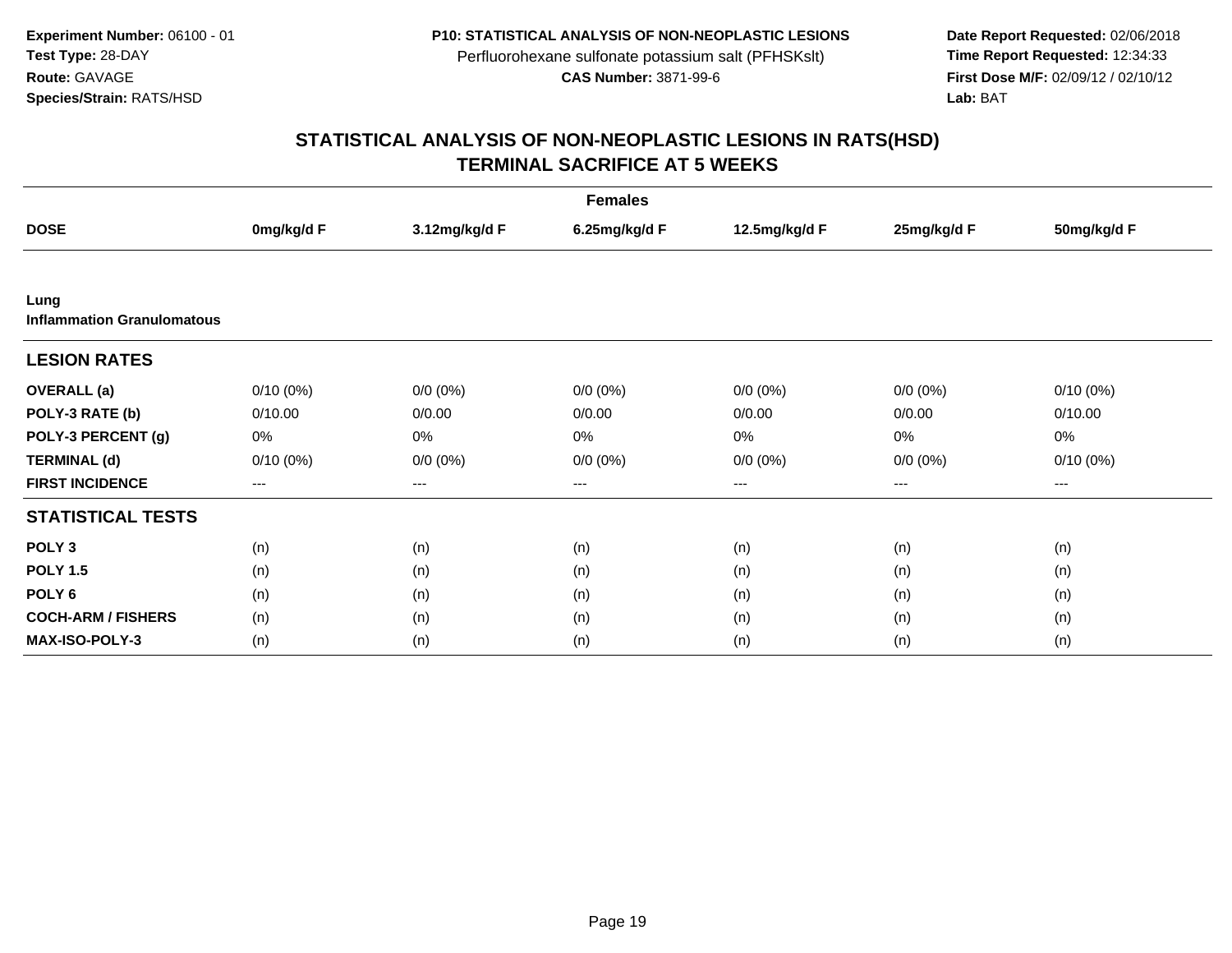**Date Report Requested:** 02/06/2018 **First Dose M/F:** 02/09/12 / 02/10/12<br>Lab: BAT **Lab:** BAT

| <b>Females</b>                                    |             |               |               |               |             |             |  |  |
|---------------------------------------------------|-------------|---------------|---------------|---------------|-------------|-------------|--|--|
| <b>DOSE</b>                                       | 0mg/kg/d F  | 3.12mg/kg/d F | 6.25mg/kg/d F | 12.5mg/kg/d F | 25mg/kg/d F | 50mg/kg/d F |  |  |
| <b>Nose: Olfactory Epithelium</b><br>Degeneration |             |               |               |               |             |             |  |  |
| <b>LESION RATES</b>                               |             |               |               |               |             |             |  |  |
| <b>OVERALL</b> (a)                                | $0/10(0\%)$ | $0/10(0\%)$   | $0/10(0\%)$   | $0/10(0\%)$   | $0/10(0\%)$ | 8/10 (80%)  |  |  |
| POLY-3 RATE (b)                                   | 0/10.00     | 0/10.00       | 0/10.00       | 0/10.00       | 0/10.00     | 8/10.00     |  |  |
| POLY-3 PERCENT (g)                                | 0%          | 0%            | 0%            | 0%            | 0%          | 80%         |  |  |
| <b>TERMINAL (d)</b>                               | $0/10(0\%)$ | $0/10(0\%)$   | $0/10(0\%)$   | $0/10(0\%)$   | $0/10(0\%)$ | 8/10 (80%)  |  |  |
| <b>FIRST INCIDENCE</b>                            | $---$       | $--$          | $--$          | ---           | $--$        | 29 (T)      |  |  |
| <b>STATISTICAL TESTS</b>                          |             |               |               |               |             |             |  |  |
| POLY <sub>3</sub>                                 | P<0.001**   | (e)           | (e)           | (e)           | (e)         | P<0.001**   |  |  |
| <b>POLY 1.5</b>                                   | P<0.001**   | (e)           | (e)           | (e)           | (e)         | P<0.001**   |  |  |
| POLY <sub>6</sub>                                 | P<0.001**   | (e)           | (e)           | (e)           | (e)         | P<0.001**   |  |  |
| <b>COCH-ARM / FISHERS</b>                         | P<0.001**   | (e)           | (e)           | (e)           | (e)         | P<0.001**   |  |  |
| <b>MAX-ISO-POLY-3</b>                             | P<0.001**   | (e)           | (e)           | (e)           | (e)         | P<0.001**   |  |  |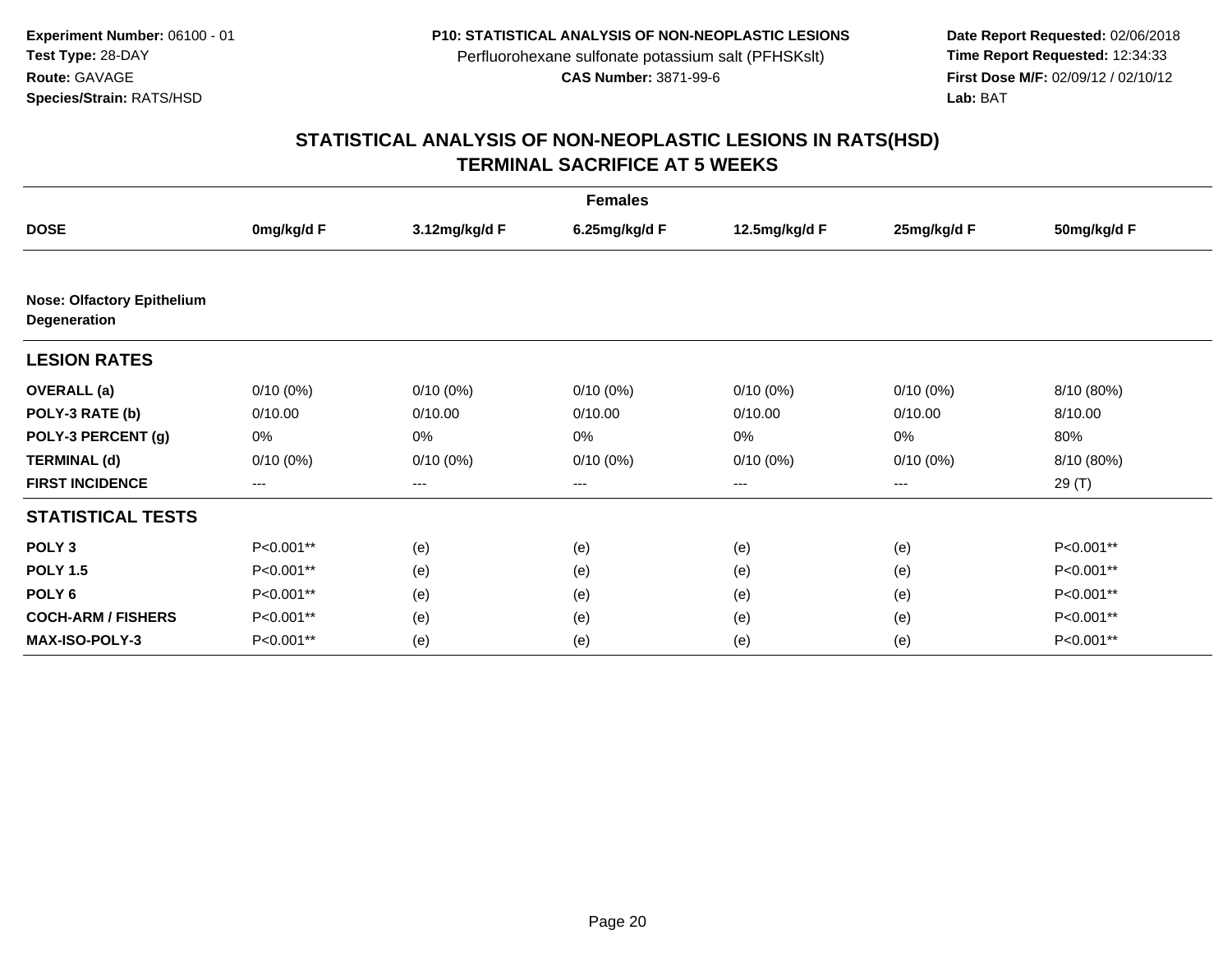**Date Report Requested:** 02/06/2018 **First Dose M/F:** 02/09/12 / 02/10/12<br>Lab: BAT **Lab:** BAT

| <b>Females</b>                                   |             |               |               |               |             |             |  |  |
|--------------------------------------------------|-------------|---------------|---------------|---------------|-------------|-------------|--|--|
| <b>DOSE</b>                                      | 0mg/kg/d F  | 3.12mg/kg/d F | 6.25mg/kg/d F | 12.5mg/kg/d F | 25mg/kg/d F | 50mg/kg/d F |  |  |
| <b>Nose: Olfactory Epithelium</b><br>Hyperplasia |             |               |               |               |             |             |  |  |
| <b>LESION RATES</b>                              |             |               |               |               |             |             |  |  |
| <b>OVERALL</b> (a)                               | $0/10(0\%)$ | $0/10(0\%)$   | $0/10(0\%)$   | $0/10(0\%)$   | $0/10(0\%)$ | 5/10 (50%)  |  |  |
| POLY-3 RATE (b)                                  | 0/10.00     | 0/10.00       | 0/10.00       | 0/10.00       | 0/10.00     | 5/10.00     |  |  |
| POLY-3 PERCENT (g)                               | 0%          | 0%            | 0%            | 0%            | 0%          | 50%         |  |  |
| <b>TERMINAL (d)</b>                              | $0/10(0\%)$ | $0/10(0\%)$   | $0/10(0\%)$   | $0/10(0\%)$   | $0/10(0\%)$ | 5/10 (50%)  |  |  |
| <b>FIRST INCIDENCE</b>                           | $---$       | $--$          | $--$          | ---           | $--$        | 29(T)       |  |  |
| <b>STATISTICAL TESTS</b>                         |             |               |               |               |             |             |  |  |
| POLY <sub>3</sub>                                | P<0.001**   | (e)           | (e)           | (e)           | (e)         | P=0.008**   |  |  |
| <b>POLY 1.5</b>                                  | P<0.001**   | (e)           | (e)           | (e)           | (e)         | P=0.008**   |  |  |
| POLY <sub>6</sub>                                | P<0.001**   | (e)           | (e)           | (e)           | (e)         | P=0.008**   |  |  |
| <b>COCH-ARM / FISHERS</b>                        | P<0.001**   | (e)           | (e)           | (e)           | (e)         | $P=0.016*$  |  |  |
| <b>MAX-ISO-POLY-3</b>                            | P<0.001**   | (e)           | (e)           | (e)           | (e)         | P<0.001**   |  |  |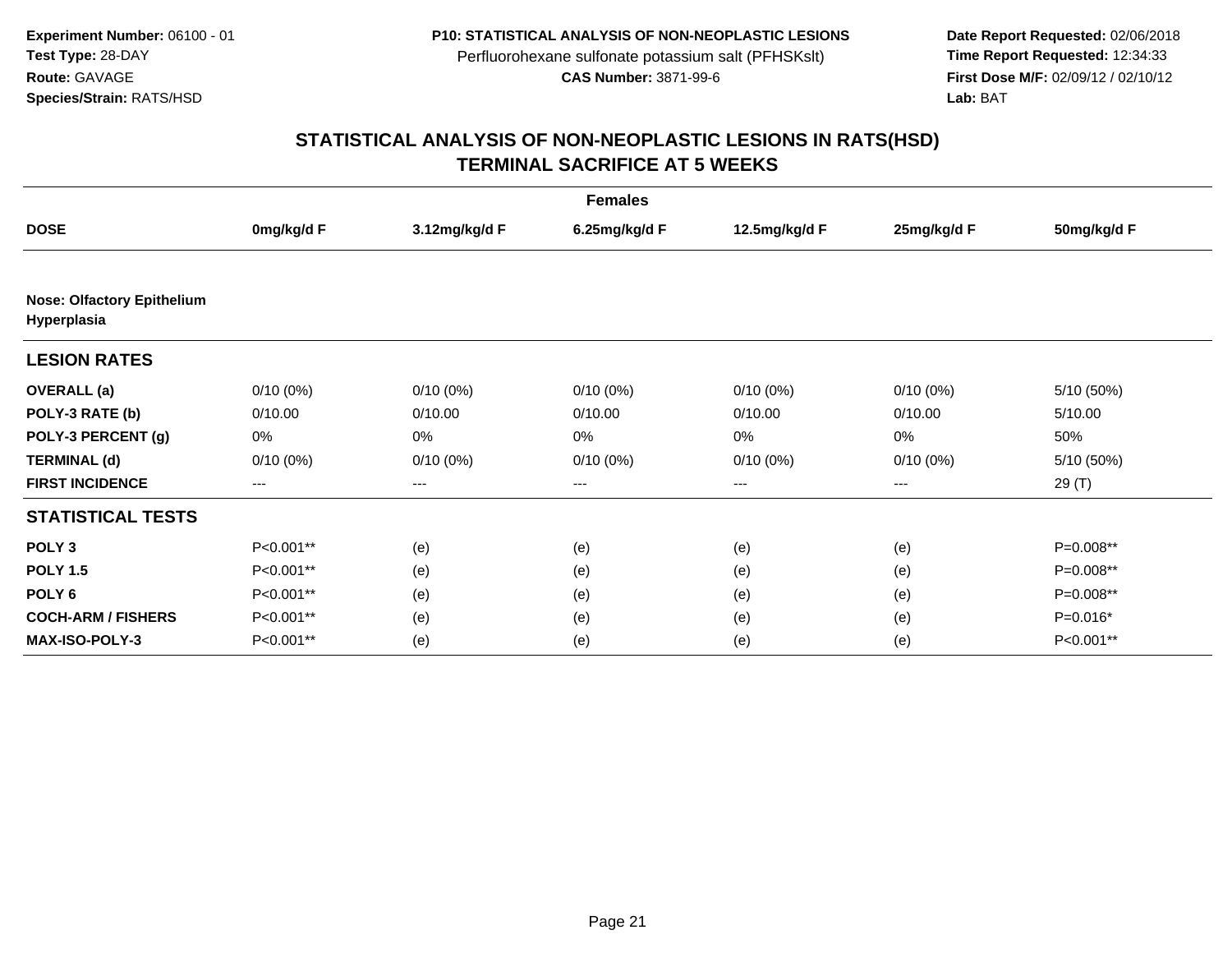**Date Report Requested:** 02/06/2018 **First Dose M/F:** 02/09/12 / 02/10/12<br>Lab: BAT **Lab:** BAT

| <b>Females</b>                                           |             |               |               |               |             |             |  |  |
|----------------------------------------------------------|-------------|---------------|---------------|---------------|-------------|-------------|--|--|
| <b>DOSE</b>                                              | 0mg/kg/d F  | 3.12mg/kg/d F | 6.25mg/kg/d F | 12.5mg/kg/d F | 25mg/kg/d F | 50mg/kg/d F |  |  |
|                                                          |             |               |               |               |             |             |  |  |
| <b>Nose: Olfactory Epithelium</b><br><b>Inflammation</b> |             |               |               |               |             |             |  |  |
| <b>LESION RATES</b>                                      |             |               |               |               |             |             |  |  |
| <b>OVERALL</b> (a)                                       | $0/10(0\%)$ | $0/10(0\%)$   | $0/10(0\%)$   | $0/10(0\%)$   | 0/10(0%)    | 3/10(30%)   |  |  |
| POLY-3 RATE (b)                                          | 0/10.00     | 0/10.00       | 0/10.00       | 0/10.00       | 0/10.00     | 3/10.00     |  |  |
| POLY-3 PERCENT (g)                                       | 0%          | 0%            | 0%            | 0%            | 0%          | 30%         |  |  |
| <b>TERMINAL (d)</b>                                      | $0/10(0\%)$ | $0/10(0\%)$   | $0/10(0\%)$   | $0/10(0\%)$   | $0/10(0\%)$ | 3/10 (30%)  |  |  |
| <b>FIRST INCIDENCE</b>                                   | ---         | ---           | ---           | $---$         | $---$       | 29 (T)      |  |  |
| <b>STATISTICAL TESTS</b>                                 |             |               |               |               |             |             |  |  |
| POLY <sub>3</sub>                                        | P<0.001**   | (e)           | (e)           | (e)           | (e)         | $P = 0.095$ |  |  |
| <b>POLY 1.5</b>                                          | P<0.001**   | (e)           | (e)           | (e)           | (e)         | $P = 0.095$ |  |  |
| POLY <sub>6</sub>                                        | P<0.001**   | (e)           | (e)           | (e)           | (e)         | $P=0.095$   |  |  |
| <b>COCH-ARM / FISHERS</b>                                | P<0.001**   | (e)           | (e)           | (e)           | (e)         | $P = 0.105$ |  |  |
| <b>MAX-ISO-POLY-3</b>                                    | P<0.001**   | (e)           | (e)           | (e)           | (e)         | $P=0.025*$  |  |  |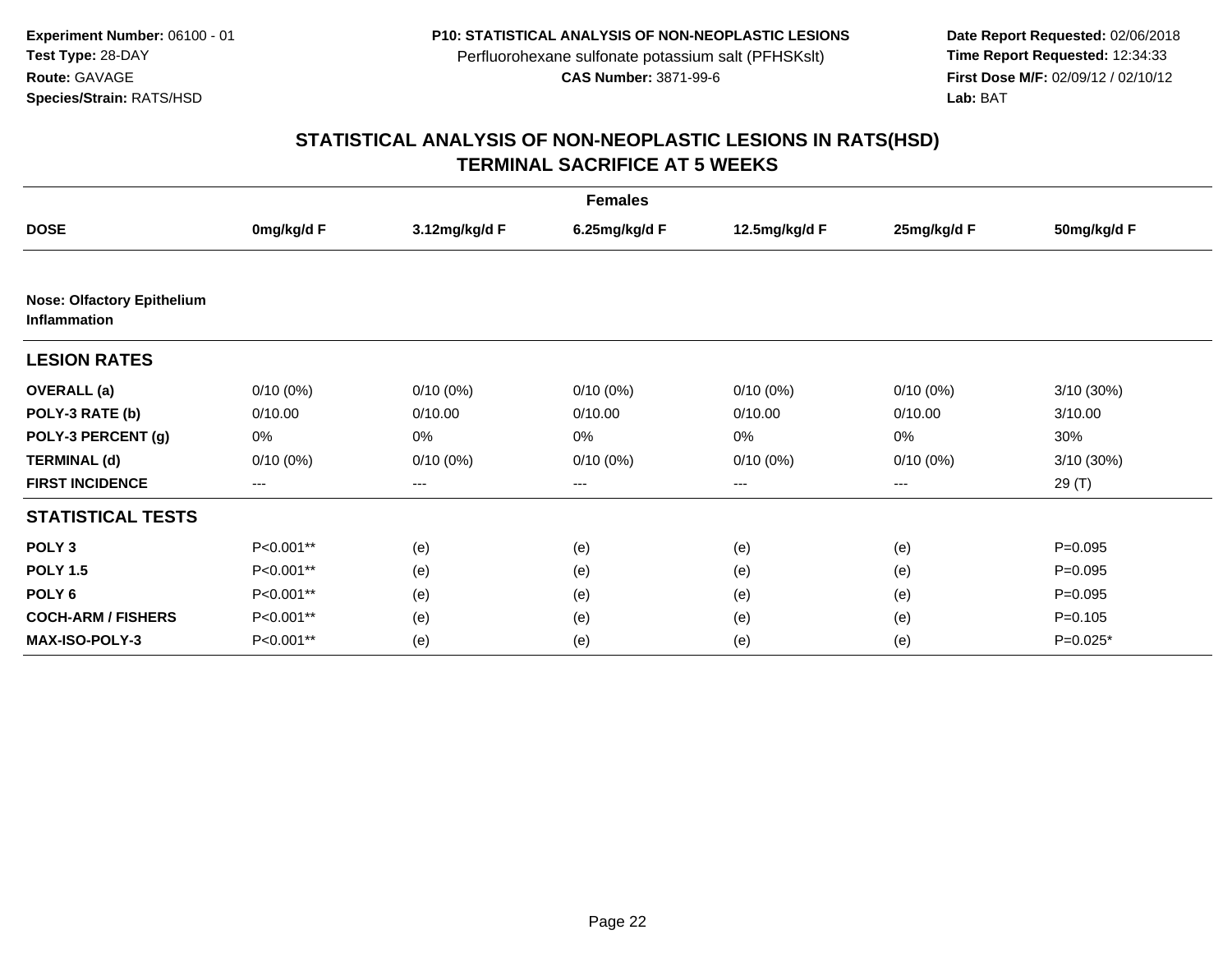**Date Report Requested:** 02/06/2018 **First Dose M/F:** 02/09/12 / 02/10/12<br>Lab: BAT **Lab:** BAT

| <b>Females</b>                                     |             |               |               |               |             |                        |  |  |
|----------------------------------------------------|-------------|---------------|---------------|---------------|-------------|------------------------|--|--|
| <b>DOSE</b>                                        | 0mg/kg/d F  | 3.12mg/kg/d F | 6.25mg/kg/d F | 12.5mg/kg/d F | 25mg/kg/d F | 50mg/kg/d F            |  |  |
| <b>Nose: Respiratory Epithelium</b><br>Hyperplasia |             |               |               |               |             |                        |  |  |
| <b>LESION RATES</b>                                |             |               |               |               |             |                        |  |  |
| <b>OVERALL</b> (a)                                 | $0/10(0\%)$ | $0/10(0\%)$   | $0/10(0\%)$   | $0/10(0\%)$   | $0/10(0\%)$ | $0/10(0\%)$            |  |  |
| POLY-3 RATE (b)                                    | 0/10.00     | 0/10.00       | 0/10.00       | 0/10.00       | 0/10.00     | 0/10.00                |  |  |
| POLY-3 PERCENT (g)                                 | 0%          | 0%            | 0%            | 0%            | 0%          | 0%                     |  |  |
| <b>TERMINAL (d)</b>                                | $0/10(0\%)$ | $0/10(0\%)$   | 0/10(0%)      | $0/10(0\%)$   | $0/10(0\%)$ | $0/10(0\%)$            |  |  |
| <b>FIRST INCIDENCE</b>                             | $---$       | $---$         | ---           | ---           | $--$        | $\qquad \qquad \cdots$ |  |  |
| <b>STATISTICAL TESTS</b>                           |             |               |               |               |             |                        |  |  |
| POLY <sub>3</sub>                                  | (n)         | (n)           | (n)           | (n)           | (n)         | (n)                    |  |  |
| <b>POLY 1.5</b>                                    | (n)         | (n)           | (n)           | (n)           | (n)         | (n)                    |  |  |
| POLY <sub>6</sub>                                  | (n)         | (n)           | (n)           | (n)           | (n)         | (n)                    |  |  |
| <b>COCH-ARM / FISHERS</b>                          | (n)         | (n)           | (n)           | (n)           | (n)         | (n)                    |  |  |
| <b>MAX-ISO-POLY-3</b>                              | (n)         | (n)           | (n)           | (n)           | (n)         | (n)                    |  |  |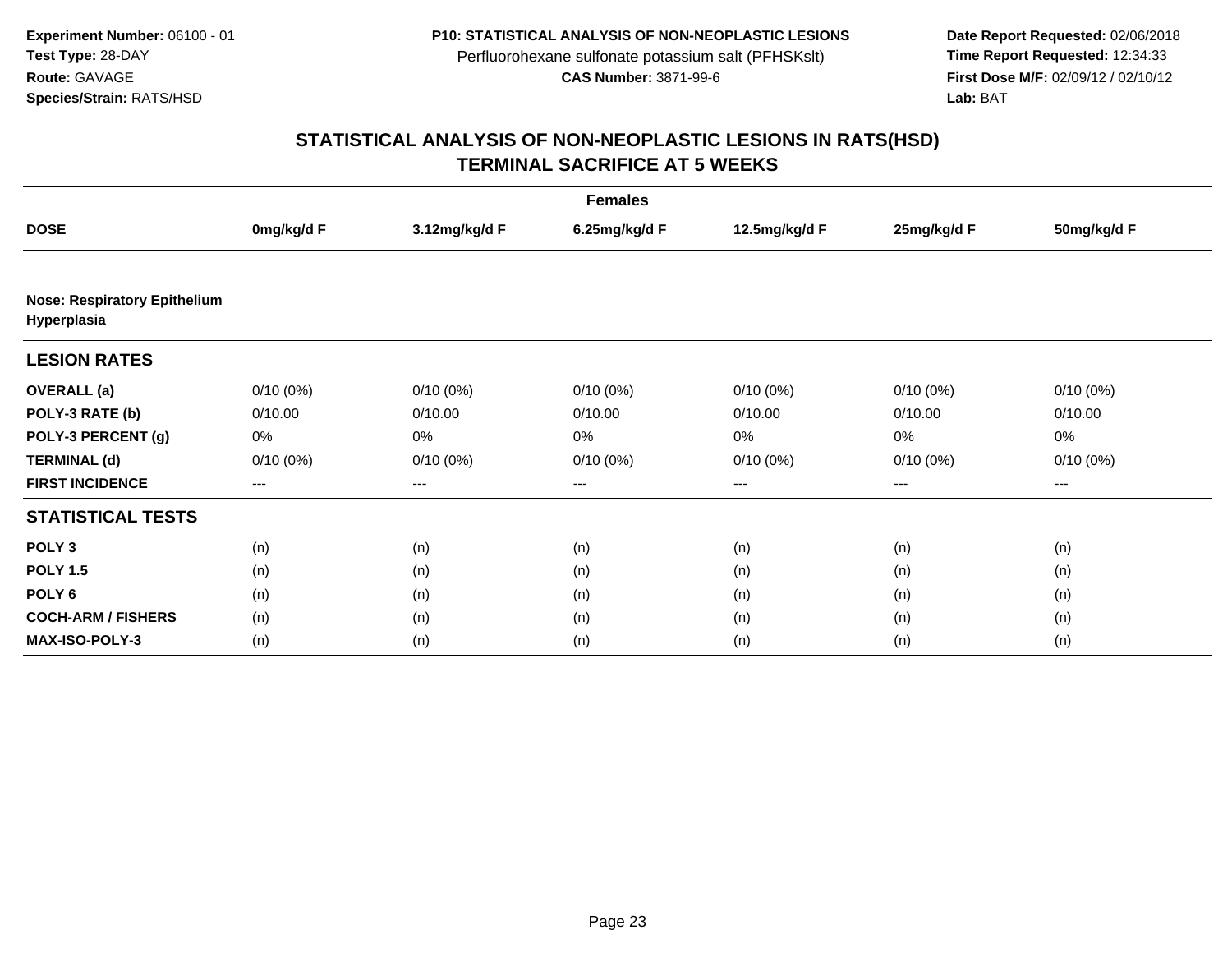**Date Report Requested:** 02/06/2018 **First Dose M/F:** 02/09/12 / 02/10/12<br>Lab: BAT **Lab:** BAT

| <b>Females</b>                                                     |              |               |               |               |             |             |  |  |
|--------------------------------------------------------------------|--------------|---------------|---------------|---------------|-------------|-------------|--|--|
| <b>DOSE</b>                                                        | 0mg/kg/d F   | 3.12mg/kg/d F | 6.25mg/kg/d F | 12.5mg/kg/d F | 25mg/kg/d F | 50mg/kg/d F |  |  |
|                                                                    |              |               |               |               |             |             |  |  |
| <b>Nose: Respiratory Epithelium</b><br><b>Inflammation Chronic</b> |              |               |               |               |             |             |  |  |
| <b>LESION RATES</b>                                                |              |               |               |               |             |             |  |  |
| <b>OVERALL</b> (a)                                                 | $0/10(0\%)$  | $0/10(0\%)$   | 2/10(20%)     | 2/10 (20%)    | 2/10 (20%)  | $0/10(0\%)$ |  |  |
| POLY-3 RATE (b)                                                    | 0/10.00      | 0/10.00       | 2/10.00       | 2/10.00       | 2/10.00     | 0/10.00     |  |  |
| POLY-3 PERCENT (g)                                                 | 0%           | 0%            | 20%           | 20%           | 20%         | 0%          |  |  |
| <b>TERMINAL (d)</b>                                                | $0/10(0\%)$  | $0/10(0\%)$   | 2/10 (20%)    | 2/10 (20%)    | 2/10 (20%)  | $0/10(0\%)$ |  |  |
| <b>FIRST INCIDENCE</b>                                             | ---          | ---           | 29(T)         | 29(T)         | 29(T)       | ---         |  |  |
| <b>STATISTICAL TESTS</b>                                           |              |               |               |               |             |             |  |  |
| POLY <sub>3</sub>                                                  | P=0.531N     | (e)           | $P=0.227$     | $P=0.227$     | $P=0.227$   | (e)         |  |  |
| <b>POLY 1.5</b>                                                    | $P = 0.531N$ | (e)           | $P=0.227$     | $P=0.227$     | $P=0.227$   | (e)         |  |  |
| POLY <sub>6</sub>                                                  | $P = 0.531N$ | (e)           | $P=0.227$     | $P=0.227$     | $P=0.227$   | (e)         |  |  |
| <b>COCH-ARM / FISHERS</b>                                          | $P = 0.531N$ | (e)           | $P = 0.237$   | $P = 0.237$   | $P = 0.237$ | (e)         |  |  |
| <b>MAX-ISO-POLY-3</b>                                              | $P = 0.130$  | (e)           | $P = 0.066$   | $P = 0.066$   | $P = 0.066$ | (e)         |  |  |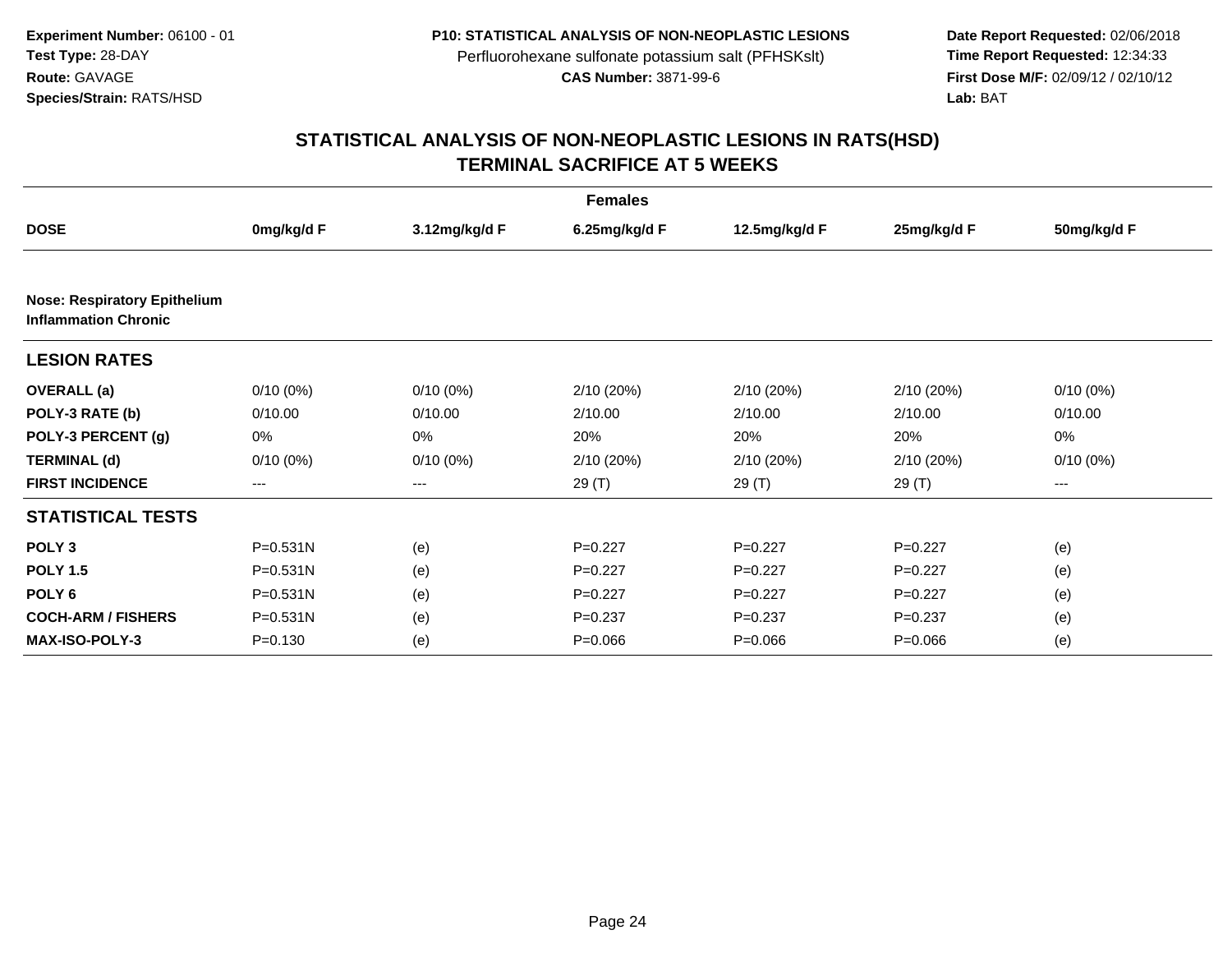**Date Report Requested:** 02/06/2018 **First Dose M/F:** 02/09/12 / 02/10/12<br>Lab: BAT **Lab:** BAT

| <b>Females</b>                    |                   |                        |                   |               |                        |             |  |  |
|-----------------------------------|-------------------|------------------------|-------------------|---------------|------------------------|-------------|--|--|
| <b>DOSE</b>                       | 0mg/kg/d F        | 3.12mg/kg/d F          | 6.25mg/kg/d F     | 12.5mg/kg/d F | 25mg/kg/d F            | 50mg/kg/d F |  |  |
|                                   |                   |                        |                   |               |                        |             |  |  |
| <b>Pancreas</b><br><b>Atrophy</b> |                   |                        |                   |               |                        |             |  |  |
| <b>LESION RATES</b>               |                   |                        |                   |               |                        |             |  |  |
| <b>OVERALL</b> (a)                | $0/10(0\%)$       | $0/10(0\%)$            | $0/10(0\%)$       | $0/10(0\%)$   | $0/10(0\%)$            | $0/10(0\%)$ |  |  |
| POLY-3 RATE (b)                   | 0/10.00           | 0/10.00                | 0/10.00           | 0/10.00       | 0/10.00                | 0/10.00     |  |  |
| POLY-3 PERCENT (g)                | 0%                | 0%                     | 0%                | 0%            | 0%                     | 0%          |  |  |
| <b>TERMINAL (d)</b>               | $0/10(0\%)$       | $0/10(0\%)$            | $0/10(0\%)$       | $0/10(0\%)$   | $0/10(0\%)$            | $0/10(0\%)$ |  |  |
| <b>FIRST INCIDENCE</b>            | $\qquad \qquad -$ | $\qquad \qquad \cdots$ | $\qquad \qquad -$ | ---           | $\qquad \qquad \cdots$ | $---$       |  |  |
| <b>STATISTICAL TESTS</b>          |                   |                        |                   |               |                        |             |  |  |
| POLY <sub>3</sub>                 | (n)               | (n)                    | (n)               | (n)           | (n)                    | (n)         |  |  |
| <b>POLY 1.5</b>                   | (n)               | (n)                    | (n)               | (n)           | (n)                    | (n)         |  |  |
| POLY 6                            | (n)               | (n)                    | (n)               | (n)           | (n)                    | (n)         |  |  |
| <b>COCH-ARM / FISHERS</b>         | (n)               | (n)                    | (n)               | (n)           | (n)                    | (n)         |  |  |
| <b>MAX-ISO-POLY-3</b>             | (n)               | (n)                    | (n)               | (n)           | (n)                    | (n)         |  |  |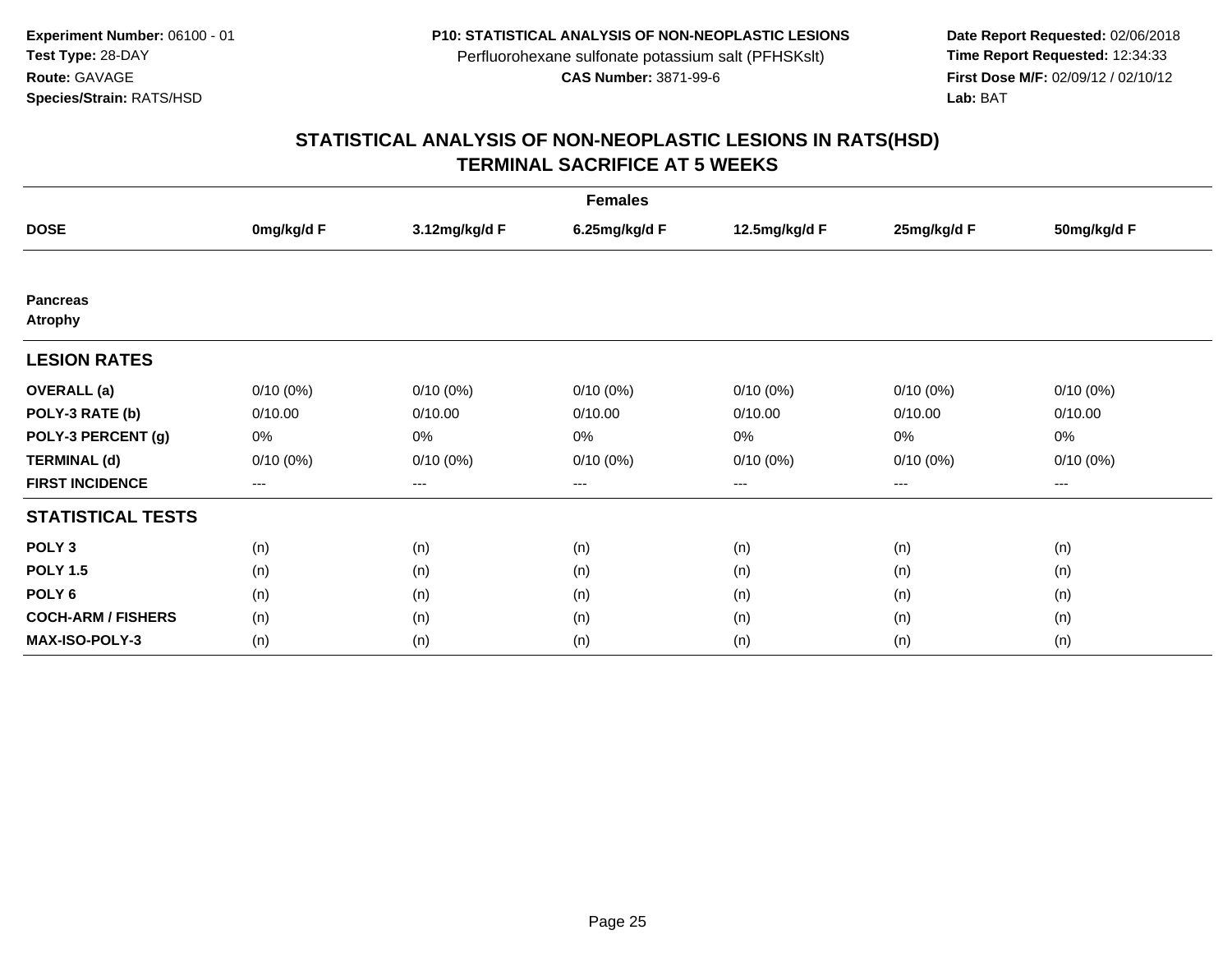**Date Report Requested:** 02/06/2018 **First Dose M/F:** 02/09/12 / 02/10/12<br>Lab: BAT **Lab:** BAT

| <b>Females</b>                   |              |               |               |               |             |              |  |  |
|----------------------------------|--------------|---------------|---------------|---------------|-------------|--------------|--|--|
| <b>DOSE</b>                      | 0mg/kg/d F   | 3.12mg/kg/d F | 6.25mg/kg/d F | 12.5mg/kg/d F | 25mg/kg/d F | 50mg/kg/d F  |  |  |
|                                  |              |               |               |               |             |              |  |  |
| <b>Uterus</b><br><b>Dilation</b> |              |               |               |               |             |              |  |  |
| <b>LESION RATES</b>              |              |               |               |               |             |              |  |  |
| <b>OVERALL</b> (a)               | 1/10 (10%)   | 1/1(100%)     | 1/1 (100%)    | 3/3 (100%)    | $0/0 (0\%)$ | $1/10(10\%)$ |  |  |
| POLY-3 RATE (b)                  | 1/10.00      | 1/1.00        | 1/1.00        | 3/3.00        | 0/0.00      | 1/10.00      |  |  |
| POLY-3 PERCENT (g)               | 10%          | 100%          | 100%          | 100%          | 0%          | 10%          |  |  |
| <b>TERMINAL (d)</b>              | 1/10 (10%)   | 1/1 (100%)    | 1/1(100%)     | 3/3 (100%)    | $0/0 (0\%)$ | $1/10(10\%)$ |  |  |
| <b>FIRST INCIDENCE</b>           | 29 (T)       | 29 (T)        | 29 (T)        | 29 (T)        | $--$        | 29 (T)       |  |  |
| <b>STATISTICAL TESTS</b>         |              |               |               |               |             |              |  |  |
| POLY <sub>3</sub>                | (e)          | $P = 0.146$   | $P = 0.146$   | P<0.001**     | (e)         | $P = 0.760$  |  |  |
| <b>POLY 1.5</b>                  | (e)          | $P = 0.146$   | $P = 0.146$   | P<0.001**     | (e)         | $P = 0.760$  |  |  |
| POLY <sub>6</sub>                | (e)          | $P = 0.146$   | $P = 0.146$   | P<0.001**     | (e)         | $P = 0.760$  |  |  |
| <b>COCH-ARM / FISHERS</b>        | $P = 0.201N$ | $P=0.182$     | $P=0.182$     | $P=0.014*$    | (e)         | P=0.763N     |  |  |
| <b>MAX-ISO-POLY-3</b>            | (e)          | P=0.022*      | $P=0.022*$    | P<0.001**     | (e)         | $P = 1.000$  |  |  |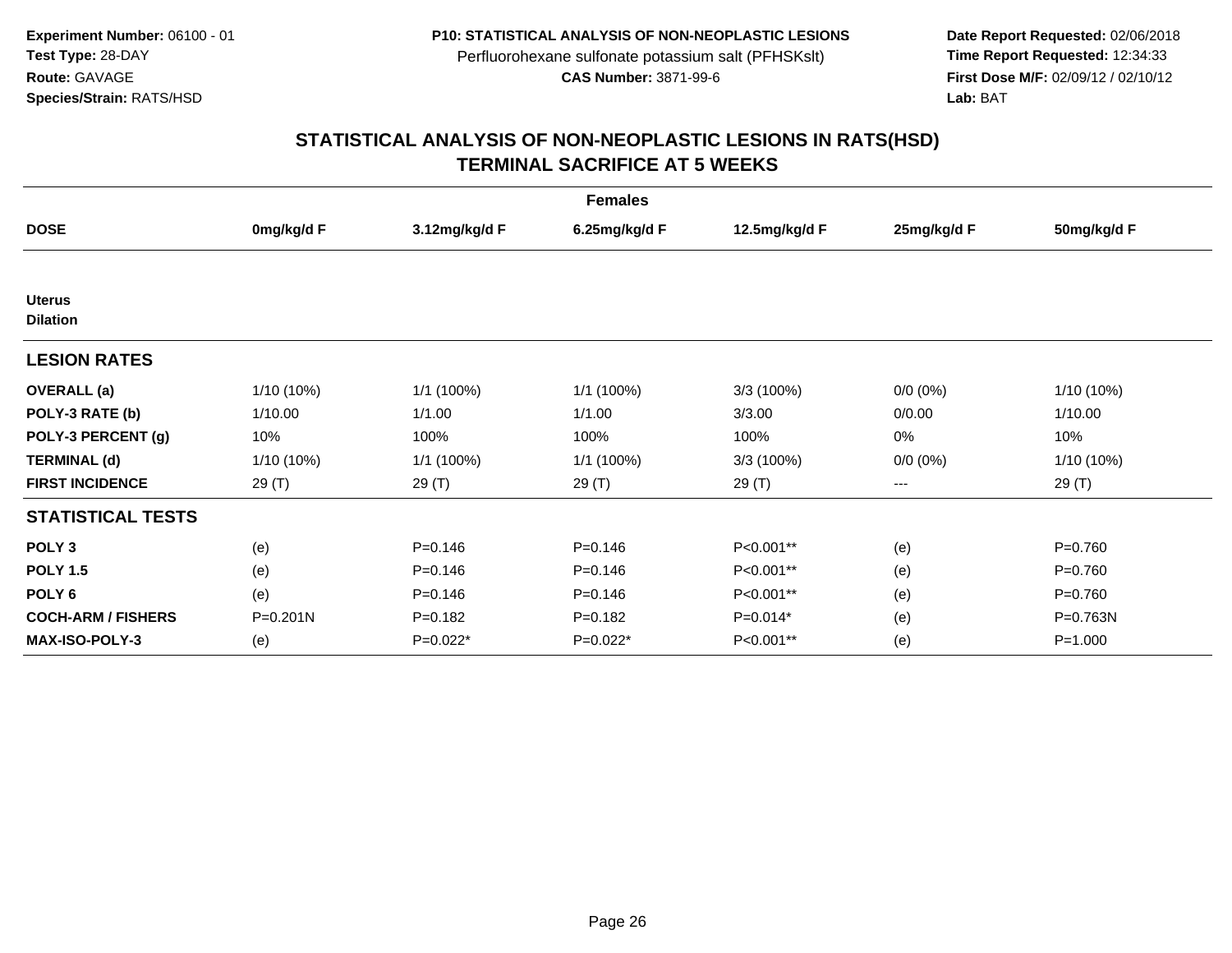**Date Report Requested:** 02/06/2018 **First Dose M/F:** 02/09/12 / 02/10/12<br>Lab: BAT **Lab:** BAT

| <b>Females</b>                       |              |               |               |               |             |             |  |  |
|--------------------------------------|--------------|---------------|---------------|---------------|-------------|-------------|--|--|
| <b>DOSE</b>                          | 0mg/kg/d F   | 3.12mg/kg/d F | 6.25mg/kg/d F | 12.5mg/kg/d F | 25mg/kg/d F | 50mg/kg/d F |  |  |
|                                      |              |               |               |               |             |             |  |  |
| Uterus: Bilateral<br><b>Dilation</b> |              |               |               |               |             |             |  |  |
| <b>LESION RATES</b>                  |              |               |               |               |             |             |  |  |
| <b>OVERALL</b> (a)                   | 1/10 (10%)   | 1/1 (100%)    | 1/1 (100%)    | 3/3 (100%)    | $0/0 (0\%)$ | 1/10 (10%)  |  |  |
| POLY-3 RATE (b)                      | 1/10.00      | 1/1.00        | 1/1.00        | 3/3.00        | 0/0.00      | 1/10.00     |  |  |
| POLY-3 PERCENT (g)                   | 10%          | 100%          | 100%          | 100%          | 0%          | 10%         |  |  |
| <b>TERMINAL (d)</b>                  | 1/10 (10%)   | 1/1 (100%)    | 1/1 (100%)    | 3/3 (100%)    | $0/0 (0\%)$ | 1/10 (10%)  |  |  |
| <b>FIRST INCIDENCE</b>               | 29 (T)       | 29 (T)        | 29 (T)        | 29 (T)        | ---         | 29(T)       |  |  |
| <b>STATISTICAL TESTS</b>             |              |               |               |               |             |             |  |  |
| POLY <sub>3</sub>                    | (e)          | $P = 0.146$   | $P = 0.146$   | P<0.001**     | (e)         | $P = 0.760$ |  |  |
| <b>POLY 1.5</b>                      | (e)          | $P = 0.146$   | $P = 0.146$   | P<0.001**     | (e)         | $P = 0.760$ |  |  |
| POLY <sub>6</sub>                    | (e)          | $P = 0.146$   | $P = 0.146$   | P<0.001**     | (e)         | $P = 0.760$ |  |  |
| <b>COCH-ARM / FISHERS</b>            | $P = 0.201N$ | $P = 0.182$   | $P=0.182$     | $P=0.014*$    | (e)         | P=0.763N    |  |  |
| <b>MAX-ISO-POLY-3</b>                | (e)          | P=0.022*      | $P=0.022*$    | P<0.001**     | (e)         | $P = 1.000$ |  |  |